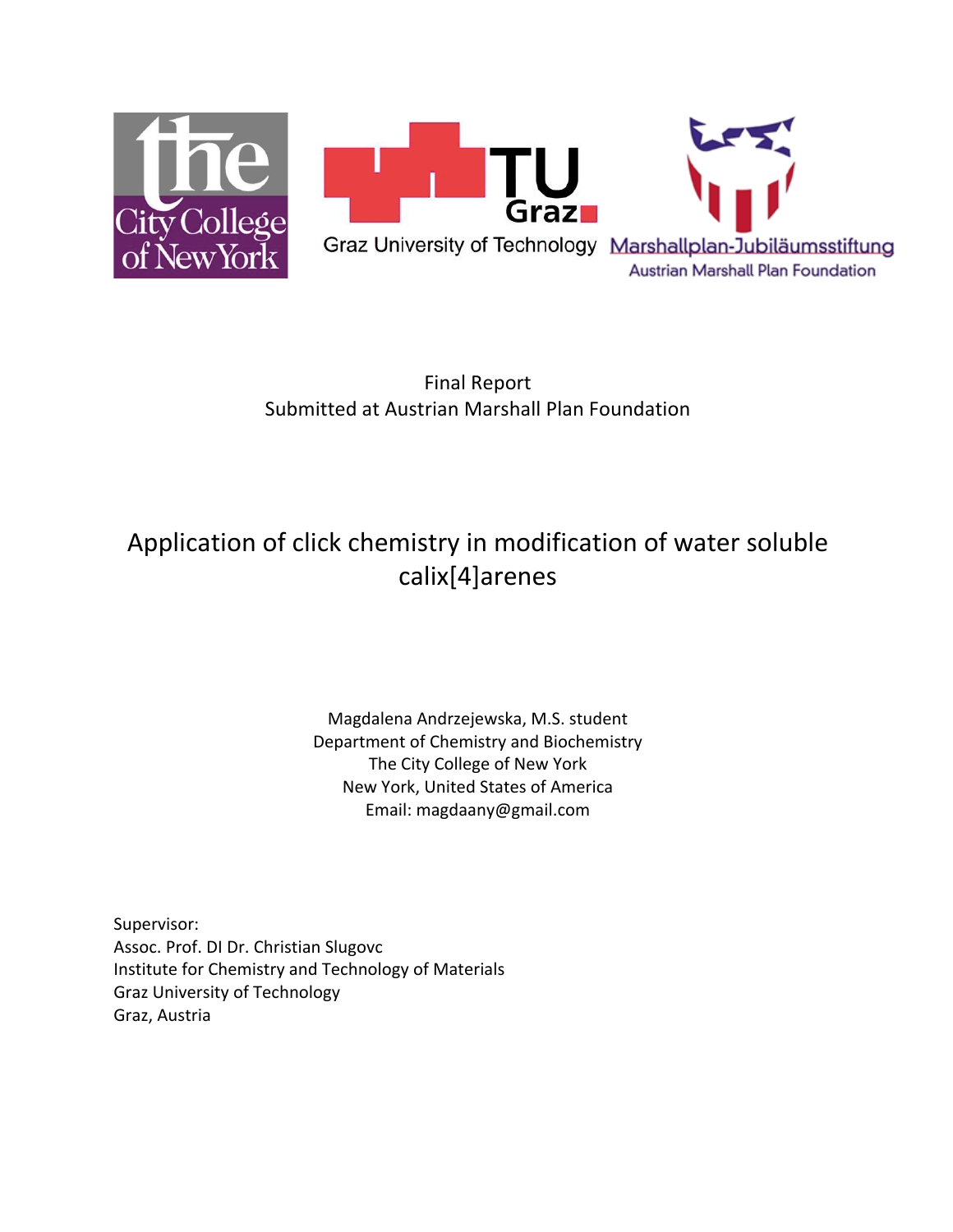# **ABSTRACT**

Click chemistry is a constantly developing field mostly because of the wide application of the reaction products from organic chemistry, through polymer chemistry and bioconjugation to drug development Calixarenes are group of macrocyclic oligomers with properties that find applications in biochemistry and drug delivery among many others. Click chemistry has already been applied in certain modifications of calixarenes and it make sense to pursue this path for several reasons. Calixarenes are generally synthesized by condensation of phenols and formaldehyde in the presence of base and they result in low to moderate yields. Click chemistry on the other hand results in very high yields, therefore the its application in modification of calixarene allows for minimal loss of the reagents. The following report presents preliminary data for the modification of the 5,11,17,23-tetracarboxylic acid-calix[4]arene. The scope of this work represents the first part of the multi-step project in modification of calix[4]arenes and the investigation of their potential biological applications.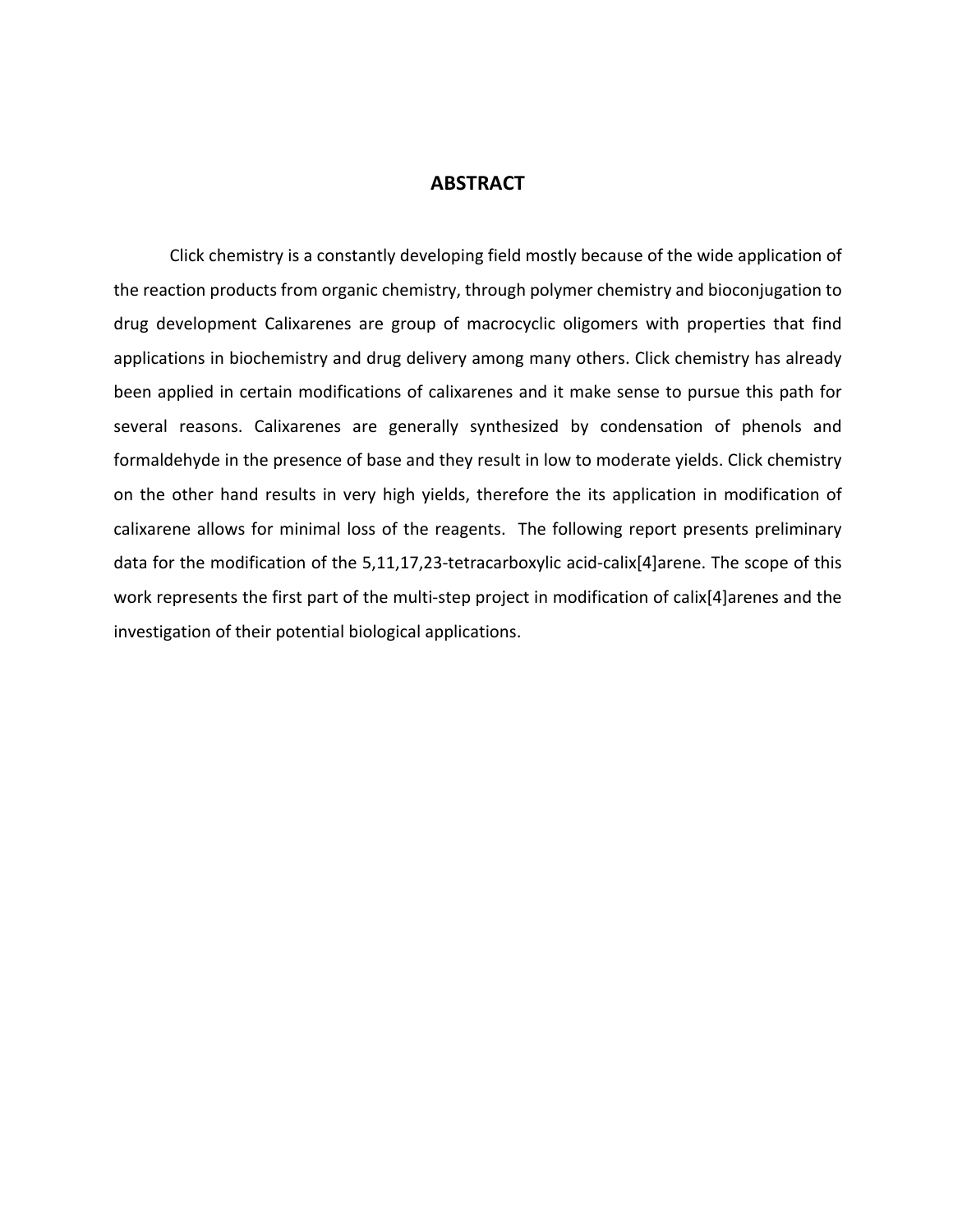## **ACKNOWLEDGEMENTS**

I would like to thank Dr. Christian Slugovc from Institute for Chemistry and Technology of Materials at Graz University of Technology for inviting me to work at his laboratory. His support and guidance throughout my stay at TU Graz are greatly appreciated. Without it, I would not be able to proceed successfully with the project. I would also like to thank all students in Dr. Slugovc laboratory for making me feel welcome and helping me with any obstacles that I met on my way. Special thanks to DI Petra Hofstadler for her everyday help, guidance and patience in answering my never ending questions.

I would like to thank Dr. Robert Saf for inviting me to work at the Institute for Chemistry and Technology of Materials.

I also want to appreciate all the help I received from Ms. Katrin Landfahrer, the program coordinator from the Office of International Relations. Starting with the application process, through the duration of my stay in Graz and afterwards, she was very helpful with solving all issues and answering all unknowns.

I would like to express my deepest gratitude to Austrian Marshall Plan Foundation for granting me the opportunity for this unique experience. It would not be possible without their support.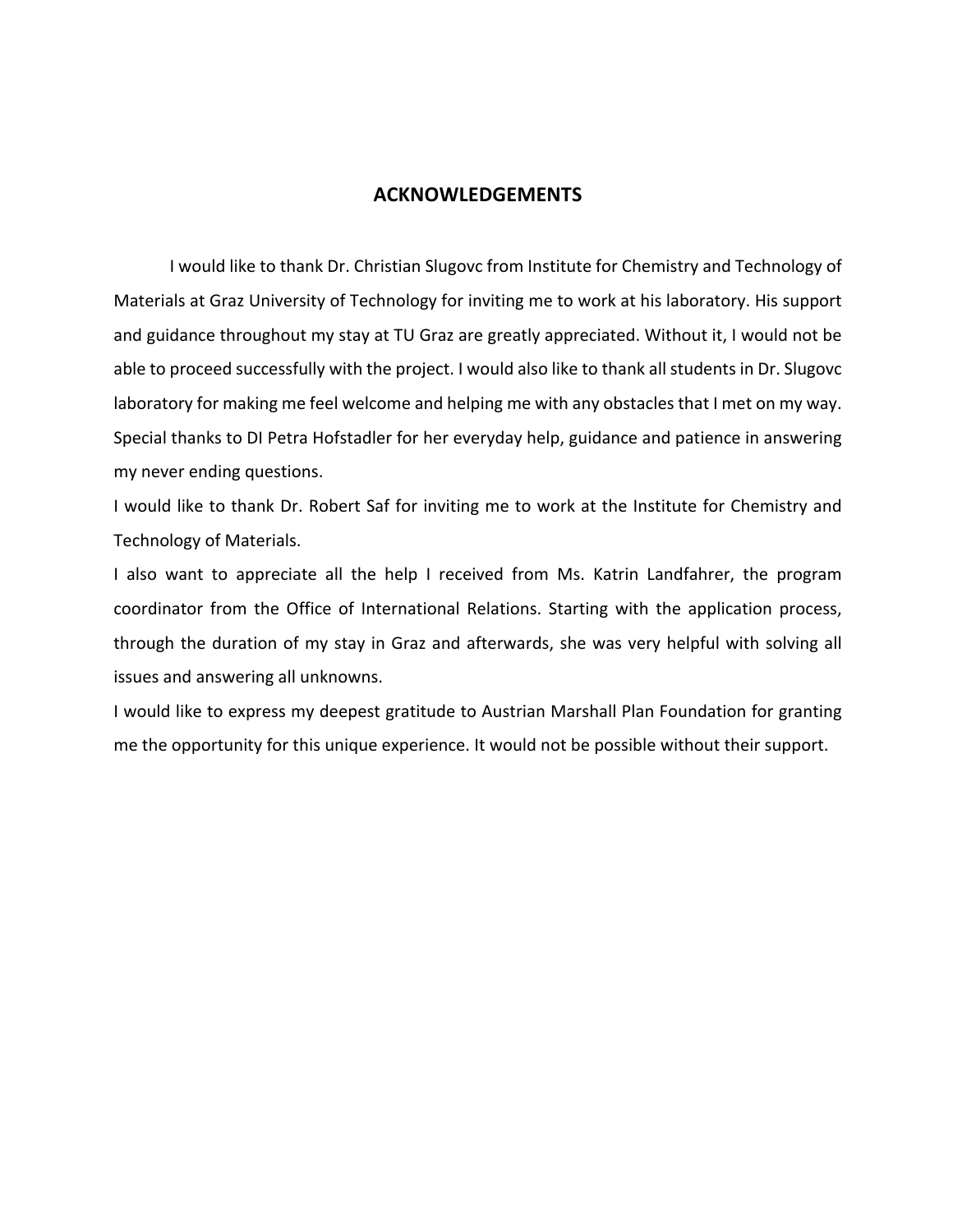## **INTRODUCTION**

Click chemistry is a term that was introduced by K. B. Sharpless back in 2001. Along with his coworkers, he presented the click chemistry as a simple and efficient method of connecting together small molecules by the use of heteroatom link (mostly N, O, and S). There are several criteria they described that need to be met in order to classify a reaction as "click reaction"<sup>1</sup>. To name a few of these criteria, the reaction cannot be specific to only a small group of compounds, but it must be wide in the scope, also should also require simple reaction conditions and readily or commercially available reagents. It must be modular and it must result in high or very high yields. Byproducts of the reaction (if any) should be removable from the mixture by nonchromatographic methods and also the purification of the product should be relatively easy and nonchromatographic as well. For that purpose such techniques as distillation or recrystallization can be utilized. Click reaction should also be stereospecific and obtained product should be stable under physiological conditions. Generally, click reactions are irreversible.

There are several known reactions where carbon  $-$  heteroatom bonds are formed that can be included in click reactions category:

- Epoxidation reaction  $-$  formation of three membered cyclic ether,
- Dihydroxylation a reaction, where an alkene is converted to a vicinal diol,
- Aziridination a conversion of an alkene into a three membered ring containing an amine group. They visually resemble epoxides, because of the structure of the three membered ring,
- Sulfenyl halide addition used for formation of RS-O and RS-N bonds,
- Staudinger ligation  $-$  conversion of azides to primary amines
- Michael addition  $-1.4$  addition, a nucleophilic addition reaction of enolates to enones,
- 1,3- Dipolar cycloaddition  $-$  formation of a five-membered ring, by reaction of dipolarophile with a 1,3- dipolar compound,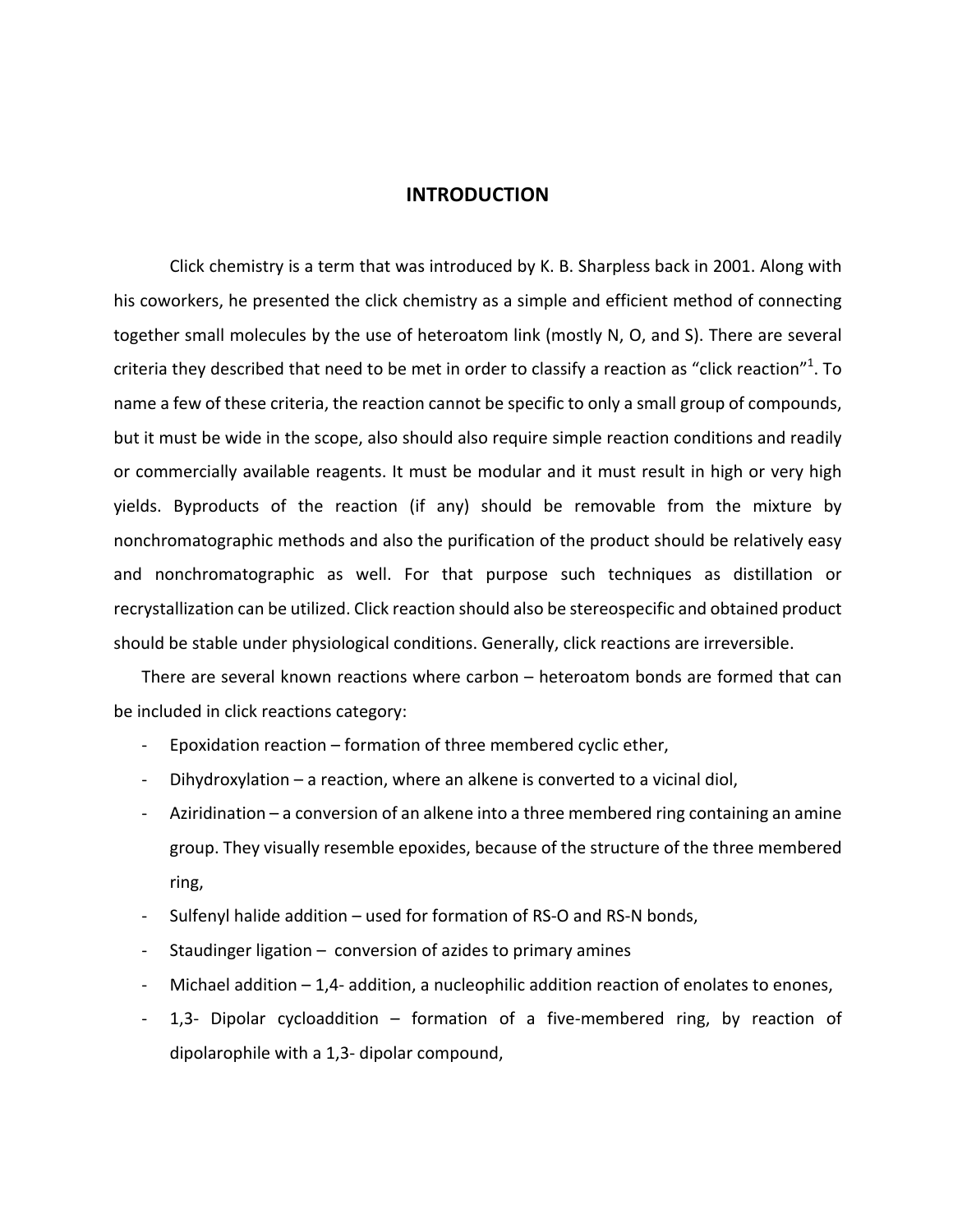- Diels- Alder a reaction of diene with an alkene, also called a dienophile, resulting in formation of six membered ring that contains an alkene,
- Nucleophilic substitution reactions that include ring opening reactions of such compounds as epoxides, aziridines or episulfonium ions,
- Carbonyl chemistry  $-$  formation of such compounds as amides, hydrazones, aromatic heterocycles, ureas, thioureas and oxime ethers.

## **APPLICATIONS OF CLICK CHEMISTRY**

## **Click Chemistry in Drug Development**

The application of click reactions in drug discovery is of special interest, because it provides simple and efficient methods for synthesis of important compounds, often simplifying complicated multi-step and low yielding series of reactions. As examples of drugs synthesized by this method we can include peroxisome proliferator-activated receptor  $\gamma$  (PPAR- $\gamma$ ) agonists for the treatment of type II diabetes synthesized by Zhang and coworkers $^2$  (Figure 1 top left). Another example is an enzyme-bound inhibitor<sup>3</sup>, where click reaction was carried in the presence of an enzyme acetylcholinesterase (AChE) and the triazole product of that reaction produced an inhibitor (Figure 1 right). Also, a product from reaction of 1,2,3-triazole with anti-HIV activity<sup>4</sup> (Figure 1 lower left). 



Figure 1. Examples of click reaction products with application in drug discovery.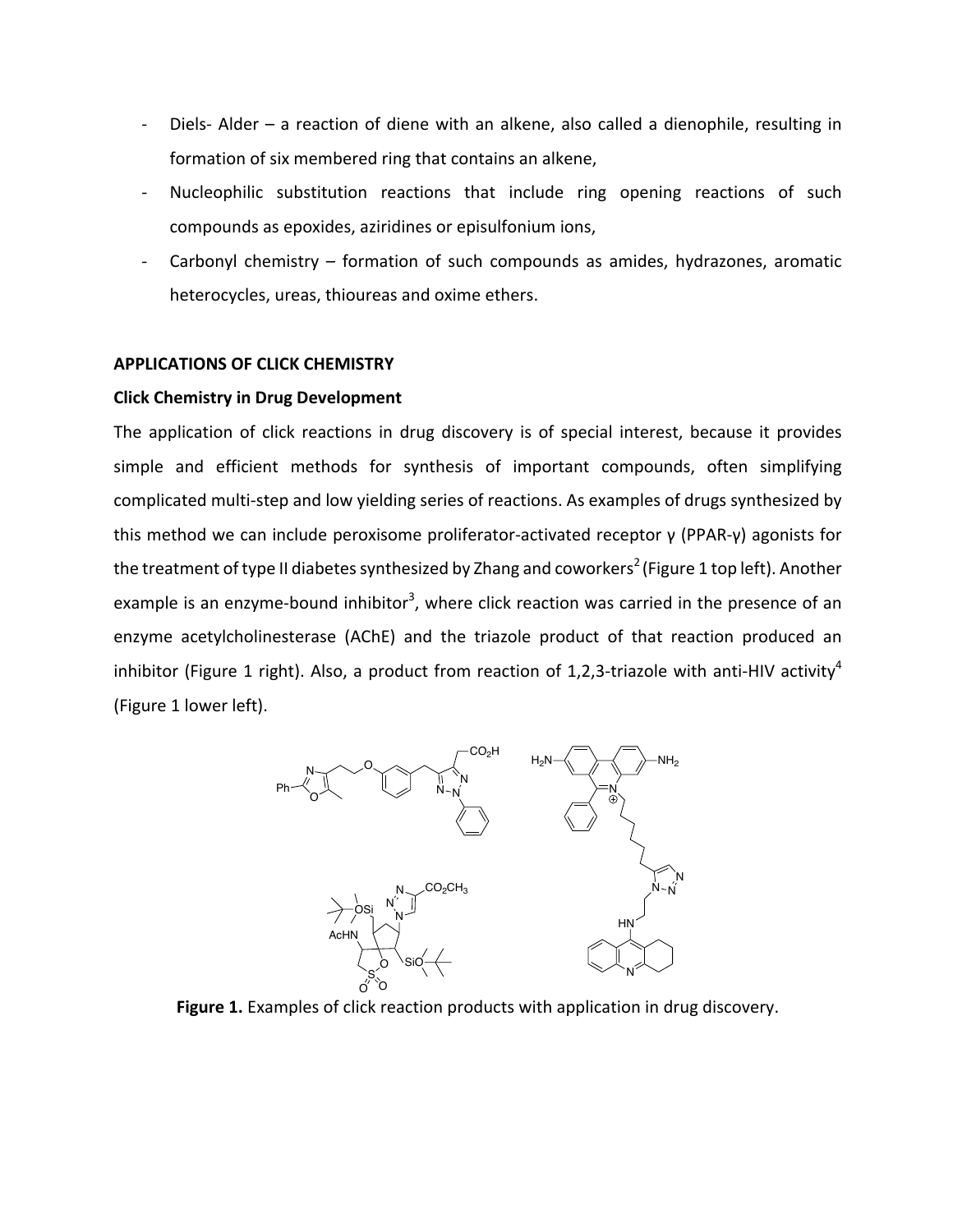Tuberculosis is an infectious disease caused by *Mycobacterium tuberculosis*, that every year kills between 1.2 and 1.8 million people worldwide. There are several available antibiotics and about thanks to them 85% patients are cured, however the mortality is still very high. In situ click chemistry was performed by Deprez and coworkers by probing the ligand binding domain of EthR, a mycobacterial transcriptional regulator known to control the sensitivity of *Mycobacterium* tuberculosis to several antibiotics<sup>5</sup>. Certain synthesized 1,4- sunstituted triazole compounds showed potent inhibition against EthR, therefore there is potential for them to be used for tuberculosis treatment.

Protein directed in situ chemistry enables medicinal chemists to explore the conformational space of a ligand-binding pocket and therefore it is a valuable design in drug delivery.

## **Click Chemistry in Bioconjugation**

Bioconjugation or bioconjugate chemistry is a field of study, where biomolecules are linked together by either chemical or biological means. Any reaction that results in a stable covalent linkage between two biomolecules is considered as bioconjugation. The most common bioconjugations are coupling of small molecules to protein or protein- protein conjugations, amine coupling of lysine amino acid residues or photochemically initiated free radical reaction. Click reactions are of special interest in this field for several reasons. They are favorable because of the simple reaction conditions, high or very high yields and the lack of formation of toxic byproducts that can be potentially harmful to the living organism. Labeling of the proteins is also in the scope of interest when talking about click chemistry. Wang et al. were able to successfully label Cowpea mosaic virus (CPMV) with fluorescein<sup>6</sup>. It was done by first modifying the surface of the protein with either azide or alkyne and then by reacting it with fluorescein-bearing complementary groups.

## **Click Chemistry in Radiochemistry<sup>7</sup>**

In radiochemistry, there is an inevitable physical decay of radioisotopes during the synthesis. For that reason, these reactions need to be designed in such way to maximize the reaction yield and to minimize time used for purification steps. As examples of these short-lived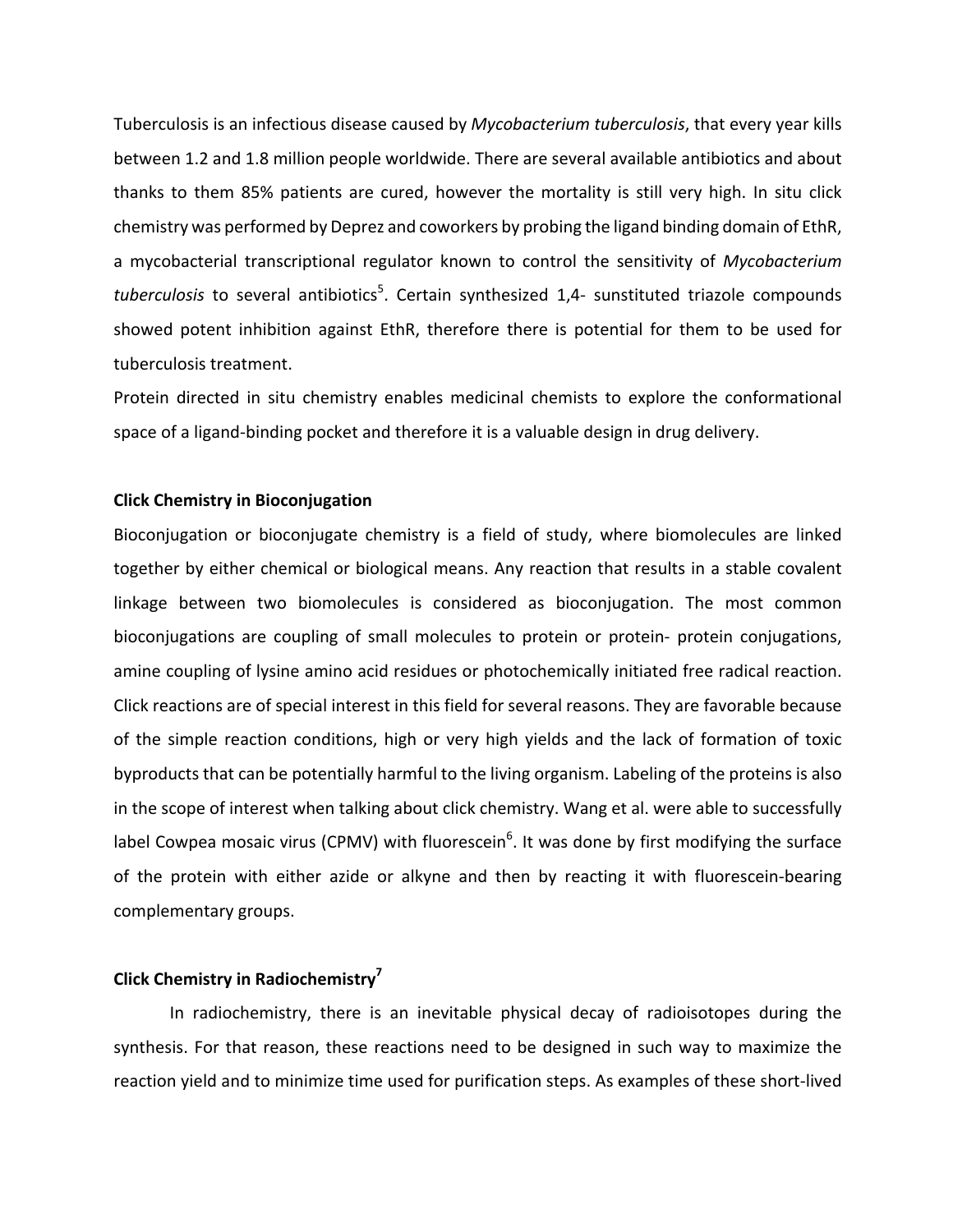isotopes suitable for radiolabeling reactions we can use  $^{11}$ C, with half-life of about 20 minutes and <sup>68</sup>Ga, with half-life of about 68 minutes. Because reaction time is of essence in this field, click chemistry seems to be ideal. One of the first and still widely used applications of click chemistry in radiochemistry is radiolabeling with "clickable" prosthetic groups. These prosthetic groups are radiolabeled reactive small molecules that can be appended to biomolecules under benign conditions. Copper-Calatlyzed Azide-Alkyne Cycloaddition (CuAAC) is often the reaction of choice over the ruthenium catalyzed one, mostly because of the unfavorable conditions necessary to carry the latter one (organic solvent, elevated temperature and inert gas atmosphere). Also, CuAAC reaction does not result in formation of 1,5- disubstituted 1,2,3- triazoles, compounds that are metabolically active and can be degraded by enzymatic  $N^3$  oxidation to produce highly reactive and potentially toxic metabolites. Although many different radiolabeled group have been a subject of research, click reactions have been most commonly applied for creation of  $^{18}$ Flabeled prosthetic groups. For this purpose, different reactions were utilized, including CuAAC, strain-promoted azide-alkyne cycloaddition and inverse electron demand Diels-Alder among several others. One of less known click reactions in this field was utilized by Zlatopolskiy<sup>8</sup> et al. They synthesized a reactive nitrone using  $18F$ -fluorobenzaldehyde and phenylhydroxylamine and subjected it to  $[3 + 2]$  cycloaddition with a maleimide. The reaction took less than 15 minutes, however it was conducted at 80 °C, what obviously results in limitations for it when considering its application in labeling of biomolecules.

# **Click Chemistry and Polymers<sup>9</sup>**

Out of all click reactions, copper- catalyzed azide- alkyne cycloaddition is the one that is most widely used. The application of click chemistry in polymer science is already known for the preparation of such materials as: terminal- and pendant- functional polymers, multi-block copolymers, micells, hyperbranched dendritic polymers, gels and polymers conjugated to nanomaterials among many others. One of the most common click reactions in polymerization is the use of functional initiators or transfer agents and the post polymerization modification of end groups, resulting in terminal functionality of the polymers. Click chemistry is also useful in preparation of block copolymers, especially in the cases when conventional polymerization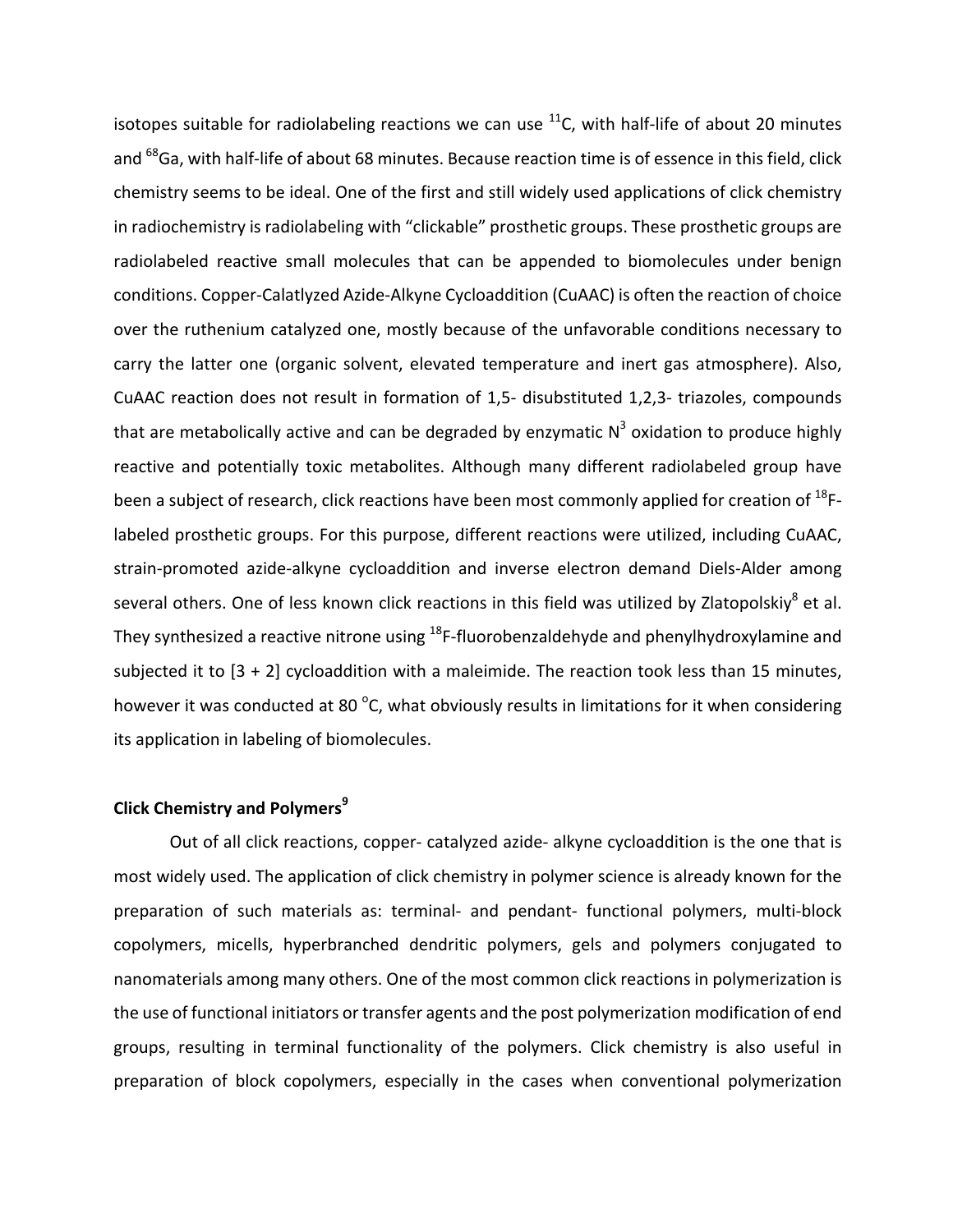routes are not applicable. The first successful synthesis of block copolymers by combining ATRP (atom transfer radical polymerization) and copper catalyzed click reaction was achieved by conjugation of an azide with alkyne terminated polymers. It was done by incorporation of alkyne and azido groups using alkyne- modified ATRP initiator, and nucleophilic substitution of terminal bromine groups, respectively. The reaction proceeded successfully and no unreacted homopolymers were observed. Besides of the synthesis of the linear polymers, click chemistry is also known to be used for preparation of more complex structures, such as star, brush, graft and dendritic polymers. In the case of the first three types, click chemistry is usually utilized for linking pre-synthesized arms to a common core or adding the side chains to preexisting backbone. In the synthesis of dendrimers, click chemistry can be of special help because it allows to prepare hyperbranched macromolecules in one step, instead of a traditional time- consuming process in which the dendrimers are built one generation at the time. Gels, and especially hydrogels have also been prepared by click chemistry. They commonly have various applications in biomedical field and they can serve as scaffolds for tissue engineering, biosensors and responsive delivery systems. The click reactions are compatible with aqueous media and there are no side products to them and for those reasons it is expected that the interest in preparation of materials for biomedical applications will be only growing.

#### **SYNTHESIS**

#### **Huisgen Reaction**

There are several known chemical procedures that are classified as click reaction. Huisgen azide-alkyne 1,3-dipolar cycloaddition<sup>10</sup> (also called  $[3 + 2]$  azide-alkyne cycloaddition) that was introduced back in 1960's is one of them. This 1,3-Dipolar cycloaddition of aryl/alkyl azides with alkynes yields five-membered heterocycles. The reaction requires relatively high temperature, and it gives poor regioselectivity meaning that it results in the mixture of 1,4- and 1,5disubstituted triazoles $^{11}$ . For this reason, the Huisgen reaction have many limitations and it is not applicable in drug discovery, biomedical or biomaterials field.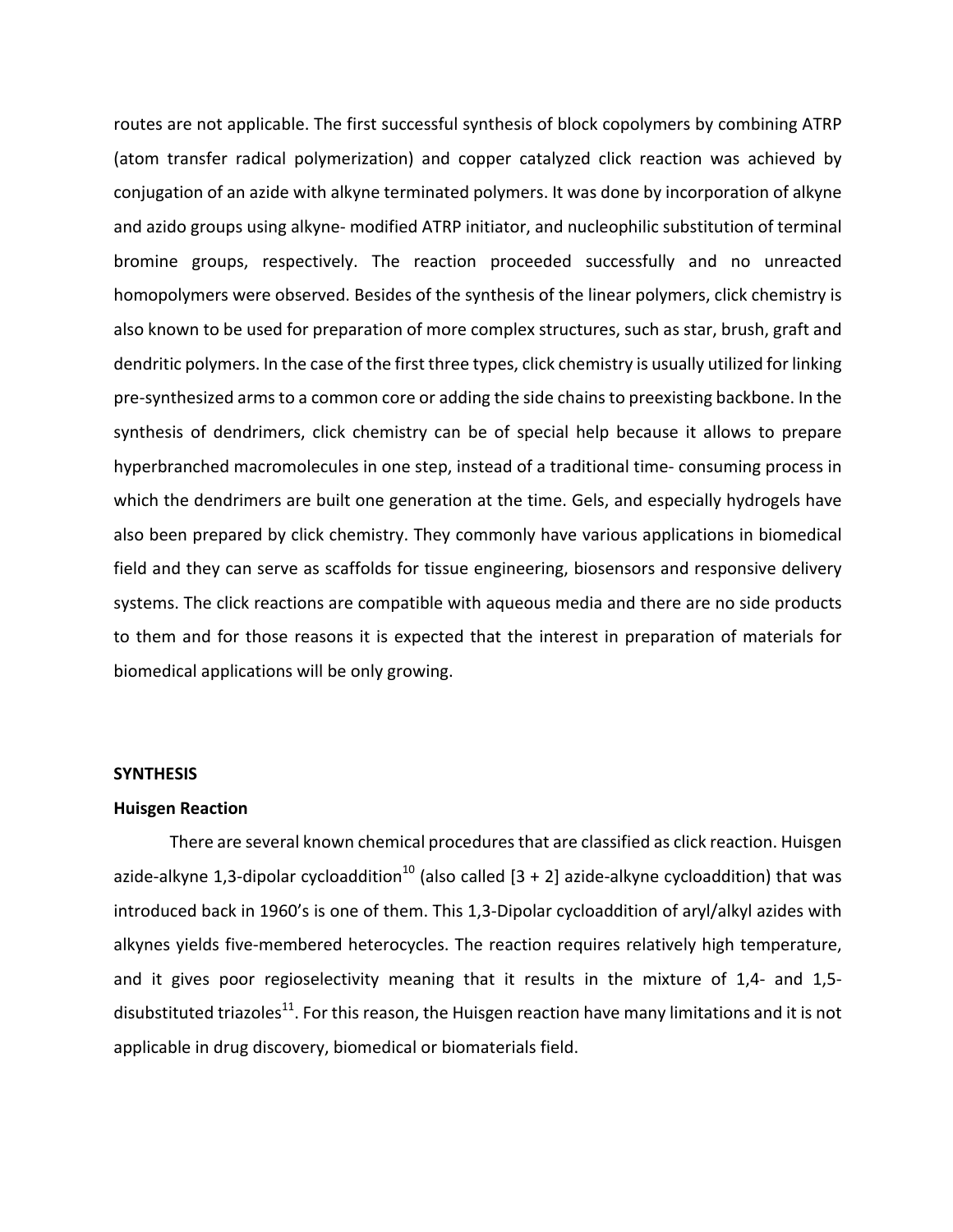

**Scheme 1**. Formation of 1,4- and 1,5-disubstituted triazoles (Huisgen reaction).

Because of the two reactions products resulting from Huisgen azide-alkyne 1,3-dipolar cycloaddition, there was a necessity of modification of the original reaction conditions.

## **Copper-Calatlyzed Azide-Alkyne Cycloaddition (CuAAC)**

Sharpless and coworkers were able to modify those initial conditions designed by Huisgen and with addition of Cu(I) salt they were able to obtain the regioselectivity. Instead of the two 1,4and 1,5-disubstituted reaction products, only one, 1,4-disubstituted 1,2,3-triazole was observed. This was a result of the use of Cu(I) catalyst. it is already known that copper catalysts have potential to lower the activation energy of the reaction and therefore they cause the reaction to be highly selective. Copper-Catalyzed Azide-Alkyne Cycloaddition (CuAAc) can be performed at lower temperatures than the original reaction and it is possible to perform it in a variety of solvents including the aqueous moieties. Copper (I) salts are also very favorable reagents compared to other metal catalysts because of their relative low cost and easiness of handling.



**Scheme 2. CuAAC Reaction.** 

They have been widely used for terminal alkynes activation but besides of many advantages they also have some limitations, especially in such fields as bioconjugation and biological chemistry. Because of the toxicity of the coper metal, they are usually not compatible with living systems. To solve that issue, an alternative method for lowering of the activation energy for  $[3 + 2]$ cycloaddition was proposed by Codelli and coworkers<sup>12</sup>.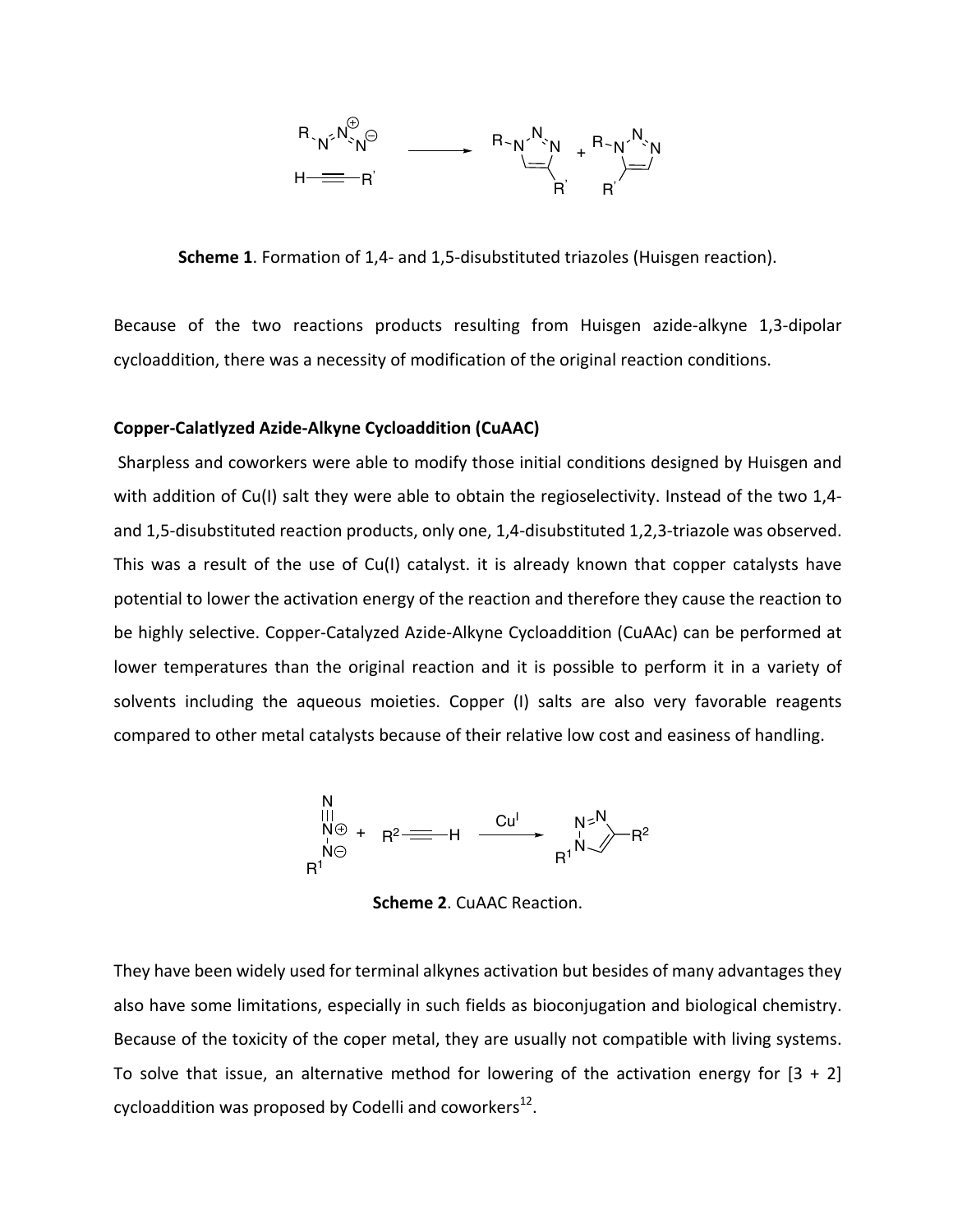## **Strain Promoted Azide- Alkyne Cycloaddition Reaction**

In their investigation of the click reaction, Codelli et al. used cyclooctynes- a molecules with intrinsically high strain. These highly strained compounds were then reacted with azides and the reaction resulted in a regioisomeric mixture of triazoles. They were able to carry the reaction under mild conditions that did not indicate toxicity. The purpose of this reaction was to avoid the toxicity observed in the reactions with use of copper catalysts, so it potentially can be utilized in living systems. The outcome however was only partially a success. They were able to design a click chemistry method that did not show any toxicity that is undesired when dealing with living organisms, but similarly like in Huisgen reaction, their design resulted in formation of two regioisomers, therefore its applications are limited, especially the compatibility with living systems.



**Scheme 3.** Strain promoted azide- alkyne cycloaddition reaction designed by Cedelli and coworkers. 

## **Staudinger Ligation**

Staudinger ligation<sup>13</sup> is another widely used type of click reaction. It was originally introduced in 1919 by Staudinger and Meyer. It utilizes  $PR_3$  compounds, such as triphenylphosphine and water to convert organic azides to primary amines via an iminophosphorane intermediate. Staudinger ligation has been a reaction of interest because of its application in molecule labeling or even labeling of larger entities of biological importance.

$$
R\overline{\phantom{a}}^{R'}_{}N_3\begin{array}{c} PPh_3\\ \rule{0pt}{5mm}R\overline{\phantom{a}}^{R'}N_3^2\end{array}\begin{array}{c}R\overline{R}^1\\ \rule{0pt}{5mm}R\overline{\phantom{a}}^{Ph}N_1^2P_1^P\\ \rule{0pt}{5mm}Ph\overline{P}^h_1\end{array}\begin{array}{c}H_2O\\ \rule{0pt}{5mm}R\overline{\phantom{a}}^{R'}NH_2\end{array}
$$

**Scheme 4.** Staudinger ligation.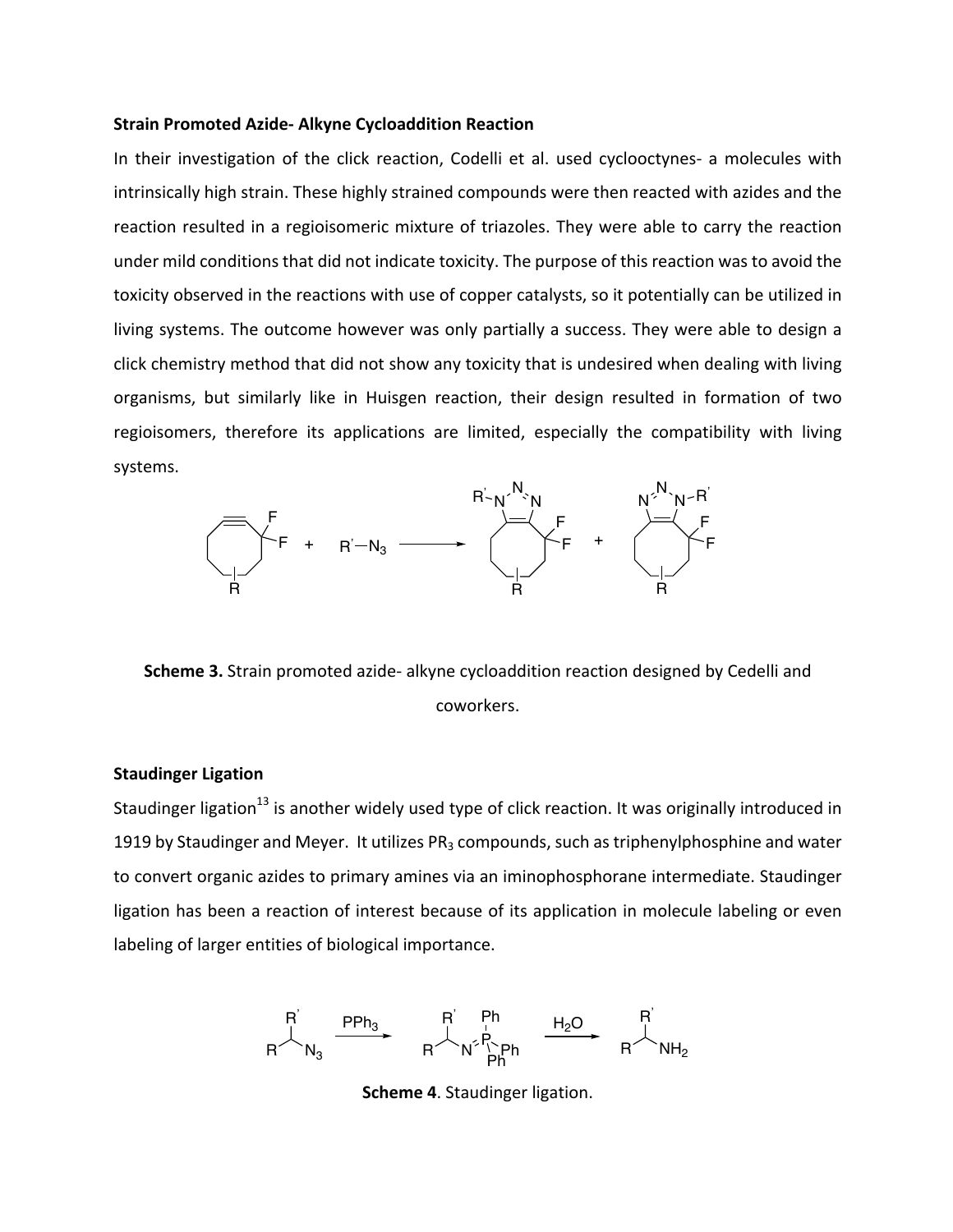## **Traceless Strudinger Ligation**

Because of the high potential of the reaction in biological chemistry, it has been of interest of researchers to design modifications to the original method. Saxon and coworkers<sup>14</sup> reported the formation of the amide bond that uses the principle of the Staudinger reaction and they named it "traceless Staudinger ligation". And the biological potential of this modification is great, because the reaction does not result in formation of phosphine oxide. One of the suitable phosphine reagents that can be utilized in this reaction is diphenylphosphinemethanethiol.

## **Ruthenium-Calatlyzed Azide-Alkyne Cycloaddition (RuAAC)**

Since 1,4- disubstituted 1,2,3-triazole is the only product formed during copper-catalyzed azide alkyne cycloaddition, there was a need for the development of another method to obtain the 1,5- disubstituted 1,2,3-triazole. Fokin<sup>15</sup> and coworkers demonstrated that by replacing the copper catalyst with ruthenium, formation of 1,5- disubstituted products is possible. However, 1,5- disubstitution is not the only possible product when using ruthenium as the catalyst in this reaction. Johansson and coworkers showed that by using different ruthenium catalysts, it is possible to get either 1,4- or 1,5-disubstituted triazole<sup>16</sup> exclusively, and not the mixture of regioisomers. 



**Scheme 5**. Products of RuAAC reaction when various ruthenium catalysts are used.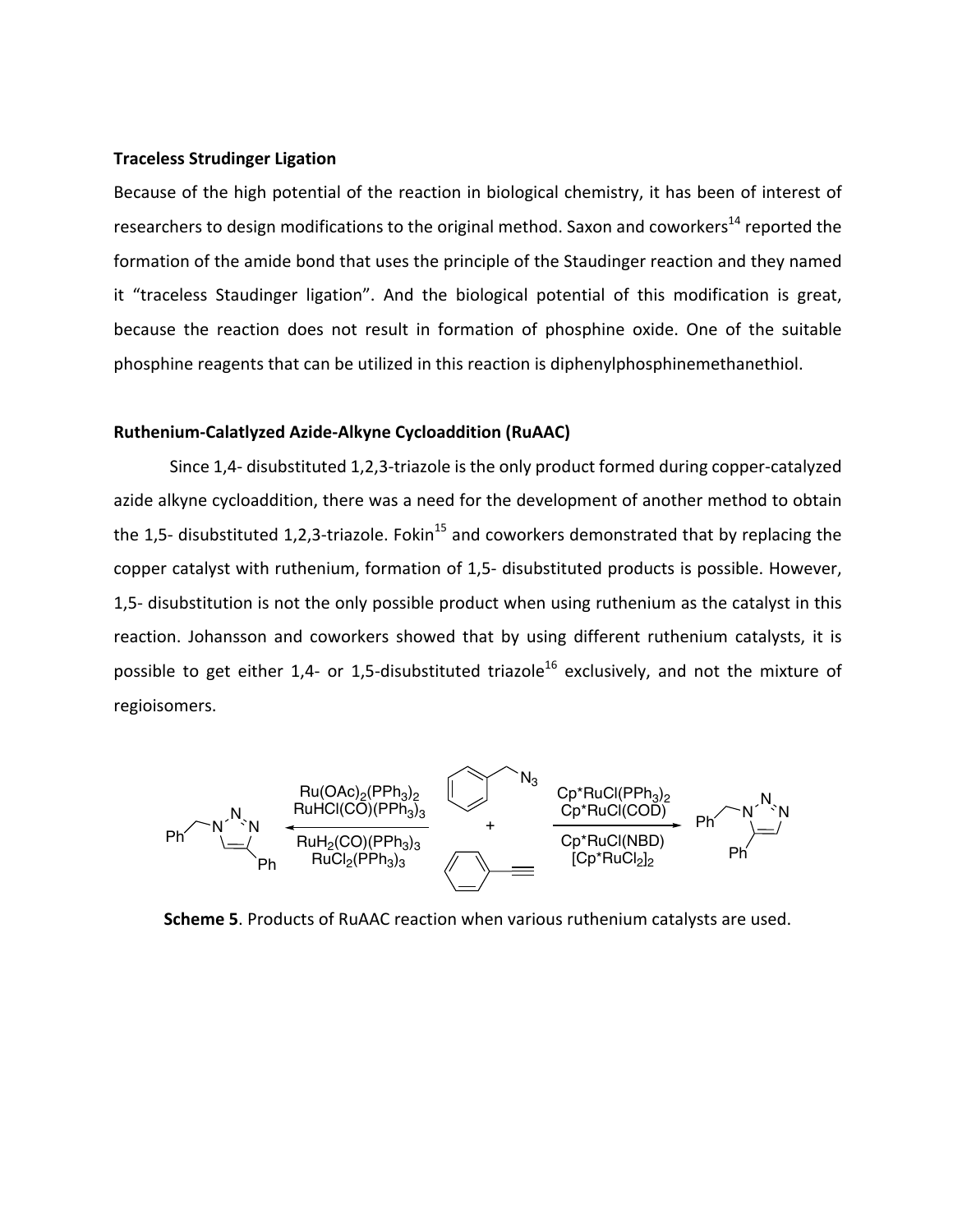## **CALIXARENES**

Calixarenes are group of macrocyclic oligomers. They were first discovered in the second half of nineteenth century by Adolf von Baeyer. He heated *p*-substituted phenols with formaldehyde under either acidic or basic conditions and as the reaction product he received viscous compounds<sup>17</sup>. However, at that time, it was not possible for him to successfully characterize those compounds because of the quality of the analytical tools. About 50 years later, another scientist proposed the structure of the Baeyer's molecule<sup>18</sup> (Figure 2). The analytical

tools that he was able to utilize again made the molecule characterization impossible. As we fast forward an additional 20 years, in 1970 Gutsche finally successfully characterized these molecules. He discovered that what was originally thought to be a single reaction product, was for a fact a mixture of cyclic tetramers, cyclic hexamers and cyclic octamers. He was also the one to give them the name "calixarenes" that we use today. In naming those compounds he saw similarities between their cup-



**Figure 2.** Structure of the calixarene proposed by Baeyer.

like shape to the Greek vase, known as the calix crater. When naming calixarenes we need to distinguish the number of aromatic rings. Since they have been synthesized as tetramers, hexamers and octamers, the proper name includes a number inside brackets. Therefore a calixarene containing 4 monomers will be written as calix[4]arene etc. Gutsche was also able to establish experimental conditions and improve yields for these three products<sup>19</sup>.

There are three distinct parts of the calixarene structure: the central part of the molecule that consists of the benzene rings connected with  $CH<sub>2</sub>$  links is called the annulus, Above the annulus, there is an upper rim and below it a lower rim. In the beginnings of the calixarene chemistry, before modifications to the original reactions were developed, only upper rim of the molecule was a subject of differentiation. It was possible by using different *p*-substituted phenols when reacting them with formaldehyde.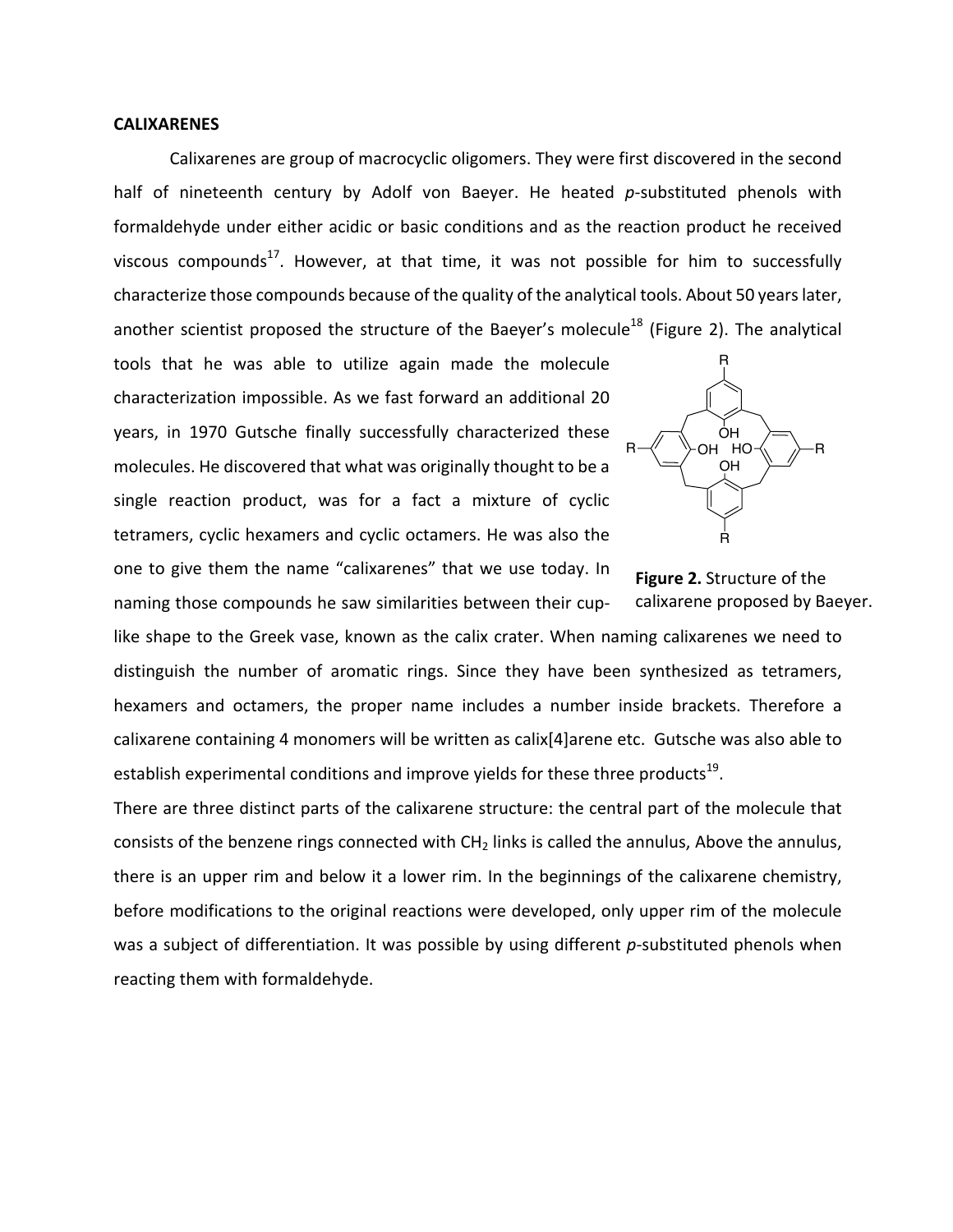#### **SYNTHESIS**

#### **The Original Synthesis**

There are several different pathways for synthesis of calixarenes. Synthesis of monosubstituted calixarenes is relatively easy and it can be done by condensation of phenols with formaldehyde under basic conditions, and under elevated temperature<sup>20</sup>. The method that was originally designed by Baeyer and then modified by various groups depending on the molecules of interest. The exact reaction conditions and amounts of the base used vary for the synthesis of *p-tert*-butylcalix[4]arene, *p-tert*-butylcalix[6]arene and *p-tert*-butylcalix[8]arene. Also, this method has limitations because it requires *para*-substituted phenols. Ortho- and metasubstituted ones are not applicable. By using this method, it is not possible to obtain calixarenes with two or more different substituents on the upper and/or lower rim therefore there was a need for the development of a new reaction.

#### **Synthesis of Unsymmetrical Calixarenes**

Gopalsamuthiram and Wulff presented a novel method for synthesis of unsymmetrical calixarenes<sup>21</sup>. They synthesized a series of bis-propagryl benzene derivatives and then used those to prepare bis-carbene complexes. In their method, two of the calixarene's benzene rings are formed in a convergent method. Their results showed that this is a valid method for synthesis of unsymmetrical calixarenes as they were able to obtain desired products in relatively low yields that ranged from 22% to 40%.



**Scheme 6**. Convergent method for synthesis of unsymmetrical calixarenes presented by Gopalsamuthiram and Wulff. Conditions: reactions carried in 1,2-dichloroethane at 100 °C. 2.5  $m$ M in bis-carbene complexes with 1.0 equiv. of bis-propagryl benzene derivatives.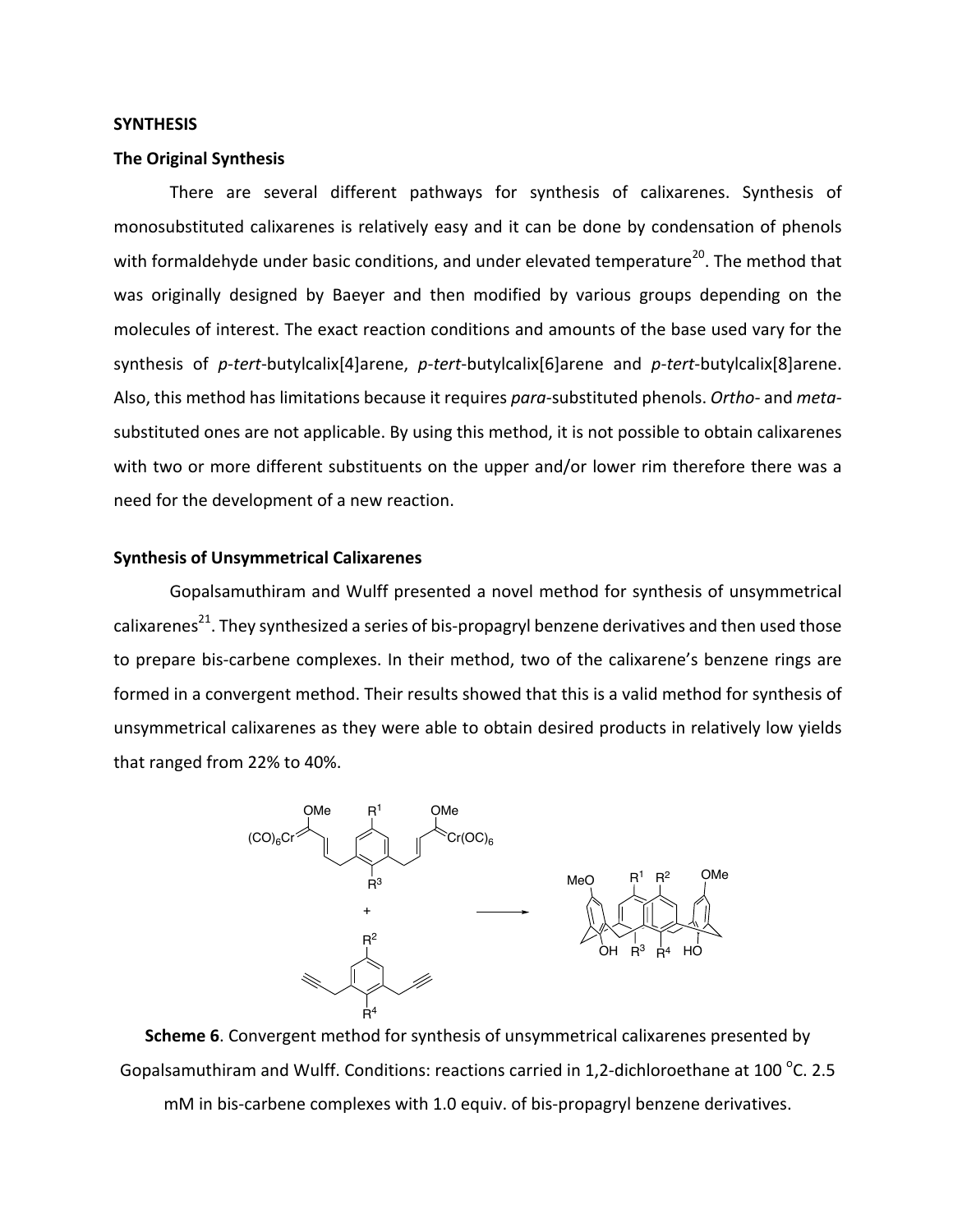#### **Green Synthesis of Calixarenes**

Green chemistry application in the synthesis of calixarene have been investigated. The conventional methods for the synthesis of these compounds usually require high temperature. Because of the conventional methods of heating used for that purpose, the reaction is relatively slow and the energy transfer into the reaction system is inefficient. One of the alternative methods is the use of irradiation with a microwave. The heating is more efficient in this case because the microwaves penetrate the container and deliver the energy directly to the reaction mixture. That would lead to reduction of the overall reaction time. Such reaction was conducted by Baozhi et al. They used formaldehyde, p-methylphenol and KOH to synthesize pmethylcalix[6]arene. Instead of using conventional heating which would cause the reaction time to be up to two hours, they subjected the mixture to microwaves for 2-8 minutes. Then the mixture was refluxed for 40 minutes using dimethylbenzene. The overall yield of the product was recorded as 82%<sup>22</sup>. The same technique was used for synthesis of *p-tert-*butylcalix[8]arene with appropriate alternations to the conditions and to irradiation time. By using this method, it is possible to significantly reduce the reaction time without a significant reduction of the formed reaction products.

Generally, the synthesis of calixarenes require large amounts of solvents what leads to the large amounts of waste. There were attempts to minimize the amounts of solvents as well as designs for solvent-free reactions. One of the examples for solvent-free conditions was used to synthesize calixresorcinarene, a derivative of calixarene. It was done by mixing aldehyde and resorcinol with acid catalyst. Even though all used reagents were in their solid forms, once they are mixed, they are able to form either a thick liquid or reach paste like consistency. The acid catalyst can be then removed by washing the product with water. Unlike in the reactions involving solvents, no heating is required in this case, however it requires consistent scouring. The results showed that by using this method, it is possible to efficiently synthesize calixresorcinarene when different aldehydes are used<sup>23</sup>. Also, solvent- free conditions require shorter reaction time and yield higher percentage of the product than conventional methods.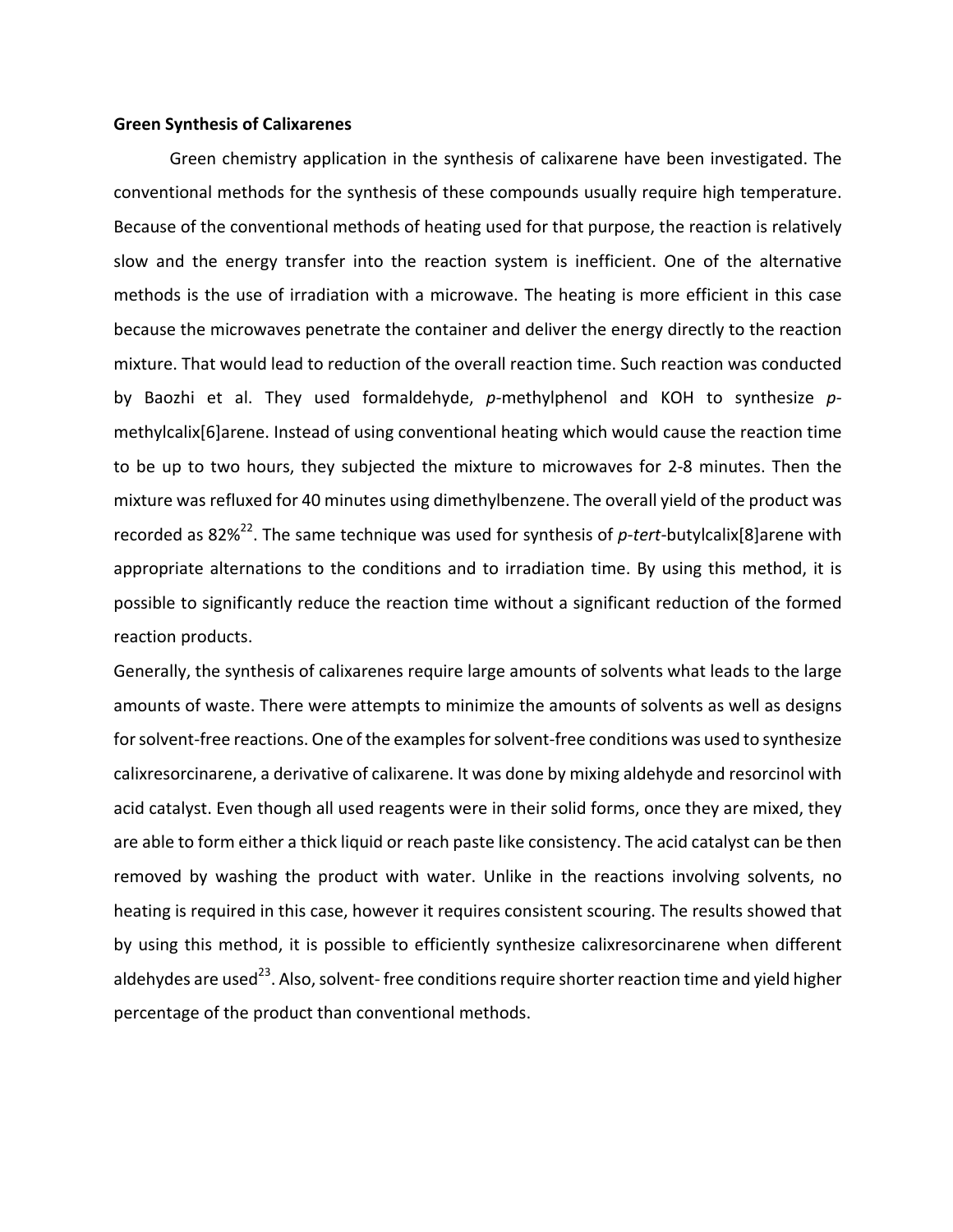#### **APPLICATIONS OF CALIXARENES**

Calixarenes are relatively large molecules. They also have a quite unique structure and basket-like shape, and thanks to those properties, they have many different applications. Those calixarenes that have two or more electropositive atoms such as germanium or tin have various potential applications that include catalysis, molecular recognition and anion sensing<sup>24</sup>. Another possible use of calixarenes include the complexation of radionuclides such as uranium and cesium<sup>25-26</sup>, ion-selective electrodes<sup>27</sup>, phase-transfer agents<sup>28-29</sup>, chiral recognition devices, stationary phases or drug delivery/ discovery. Their structure also enables them to host guest molecules thanks to their internal cavity. For simple calix[4]arene ethers that have rather open structure and their cavity is only able to bind to a very limited number of guest molecules. The modifications of upper and lower rim of the molecule enable it to accommodate cations, ions and even small molecules<sup>30</sup>. It is also possible to control the overall shape of the calixarenes by modification of the lower rim and/or intramolecular bridges $31$  and therefore to control their potential use. There are four possible conformations for calix[4]arenes: the "cone", with four phenyl rings looking into the same direction, "partial cone", where one phenyl ring is inverted, "1,2-alternate" and "1,3-alternate", where phenyl rings look up and down, alternating. Compared to four conformations of calix[4]arenes, eight different conformations are possible for calix[6]arenes and even more for calix[8]arenes. The most stable conformation for all calixarenes is the cone.

#### **Calixarenes In Drug Delivery**

Calixarenes are considered examples of third- generation of host- guest supramolecular chemistry. Their structure, flexible nature and potential for modifications at their basic core and rims makes them great candidates as drugs or drug delivery systems. Along with their derivatives calixarenes are already known to possess antibacterial, antifungal, antiviral and anticancer activities. Calix[4]arene substituted with methylenebisphosphonic and hydroxymethylenebisphosphonic acid groups was proven to have an inhibitory effect on protein tyrosine phosphatase 1B, a protein involved in insulin and leptin transduction, and therefore it has antidiabetic and antiobesity activities<sup>32</sup>.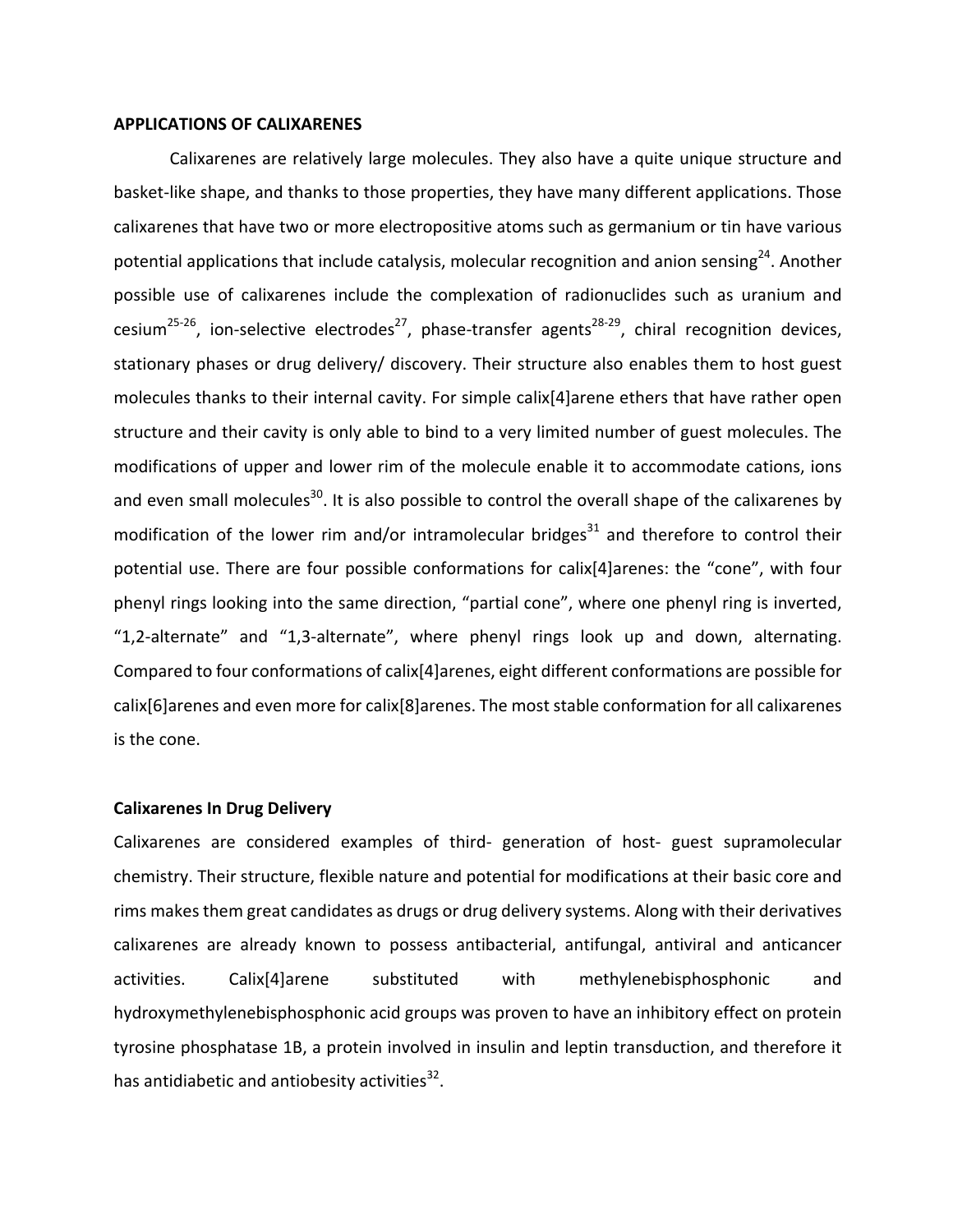#### **Calixarenes as Anticancer Drugs**

Calixarenes and their derivatives have been studied for their potential anticancer activities. These compounds have been investigated by different research groups around the world and tested against various tumor cells. Then their activity was compared to the standard drugs used for cancer treatment. Some of the calixarene based compounds showed great potential as anticancer drugs especially against lumphoblastic leukemia and melanoma cells. Nasuhi et al. worked with calix[4]arene and they synthesized its derivative functionalized with four platinum (II) centers. When their compound was compared with carboplatin, a chemotherapeutic agent, the new compound showed better activity against non-small cell lung cancer, hepatocellular cancer and breast cancer. Recently Fahmy et al. proposed that 4sulfocalix[4]arene can be used in anticancer drug delivery<sup>33</sup>. In their investigations, they concentrated on complexation of nedaplatin and *para-4-sulfocalix[4]arene.* Nedaplatin can be used for decreasing toxicities induced by cisplatin, used for cancer treatment. It can be especially beneficial for patients suffering from urothelial cancer, esophageal cancer, uterine cervical cancer as well as head and neck cancer<sup>34</sup>. Their results show that such complex is possible and it had relatively high stability constant. Also, it does not involve the penetration of nedaplatin within the host and the stability is mostly established due to hydrogen bonding between the oxygen atoms of calixarene sulfonate moiety and hydrogen atoms of nedaplatin ammonia ligands.

So far, there is not even one calixarene based compound that was approved by FDA in the United States. The US clinical trials database shows only one compound in Phase I study, a calixarenebased galectin-1 inhibitor with potential antiangiogenic and antineoplastic activity.

The host- guest properties of calixarenes can also be utilized in drug delivery. The cup- shaped molecules have potential to accommodate various chemical compounds by forming complexes through non- covalent bonding, van der Waal's interactions and hydrogen bonding. Anticancer drug, dinuclear platinum complexes with *para-*sulfonato-calix[4]arene were studied by Brown and coworkers<sup>35</sup>. The results of their investigation showed that besides of intramolecular and hydrophobic interaction, intermolecular hydrogen bonds between the calix[4]arenes and the dinuclear platinum compounds caused the stability of the host- guest complexes to increase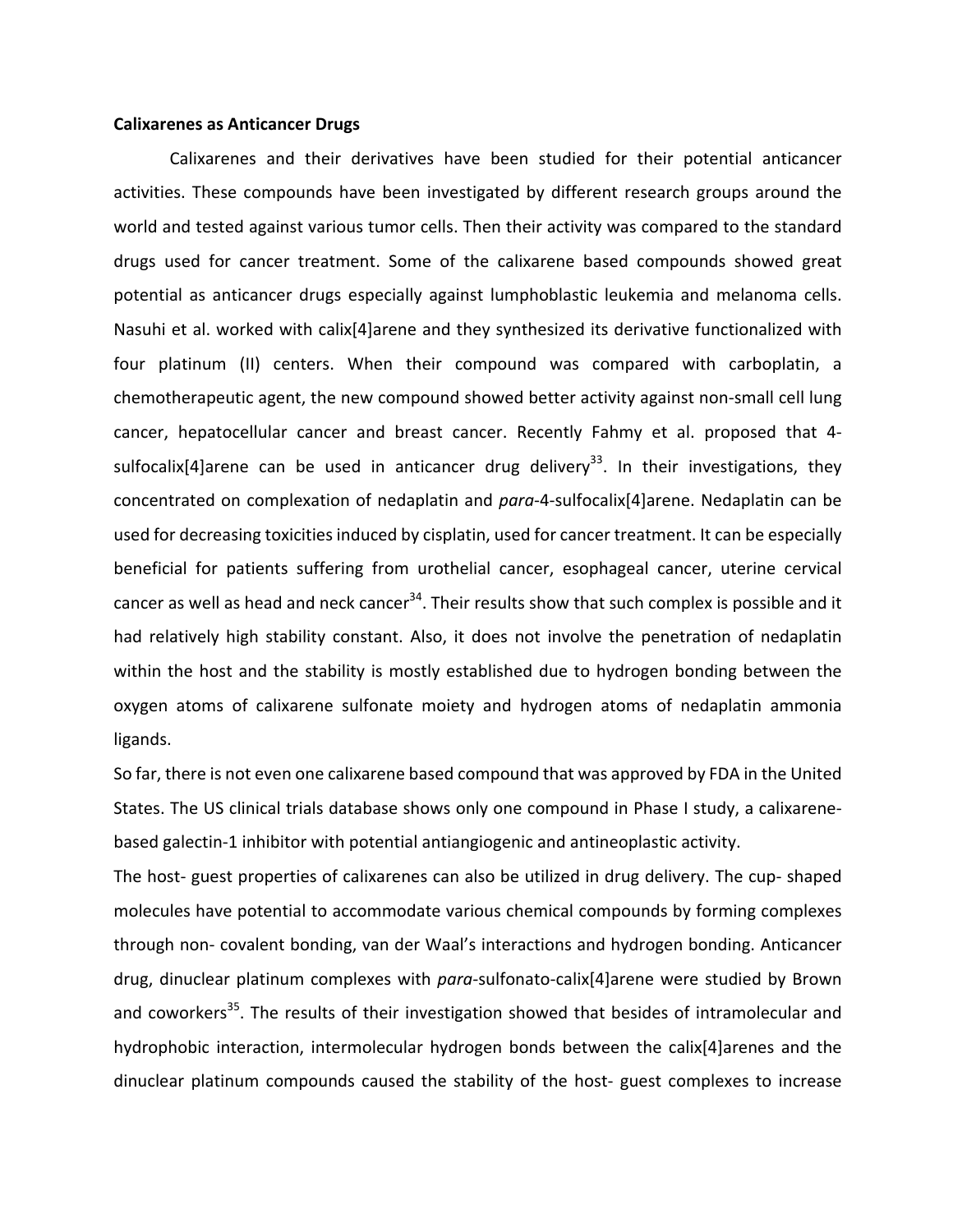significantly. The activity of those complexes was tested against various cancer cells, and there were found to be active against one of the sublines of A2780 ovarian cancer cells which are cisplatin resistant cells.

#### **Calixarenes as Electrochemical Sensors- Recognition Properties**

The calix[4]arenes that have been esterified on their lower rim are known for their potential as electrochemical sensors. The calix[4]arene tetra ethyl ester, which was synthesized by McKervey<sup>36</sup> and coworkers is a commercially available compound that is used as sodium selective electrode. It is widely used in medical facilities for measuring sodium in blood. The same group also modified calixarenes that show potential as electrodes selective for potassium and cesium. 

Low rim modified calixarenes containing such groups as carboxylic acids, amides, ketones or ethers show potential as complexing agents. Ungaro et. al were the first to investigate the properties of ethyleneoxy compounds<sup>37</sup>, however their products showed only a modest degree of cation binding.

Calixarene-based molecules show cation recognition properties<sup>38</sup>. Of special interest here are crowned calixarenes. They are also called calixcrowns. Those calixarenes that contain oxygen atoms turned to be suitable candidates for selective binding of the alkali ions. Such ligands are more hydrophobic than crown ethers themselves and because of that the formed membranes are more stable. Nitrophenol or azophenol groups on calix[4]arenes that already contain ester groups can transform the Li/Na- selectivity in organic media into a batho-chromic shift from 350 to 425 nm with an assistance of an auxiliary base that supports deprotonation. The calixarene containing nitrophenylazophenol group is a flexible compound with multiple applications, it detects lithium ions in the presence of a week base, but it also has a property that enables it to detect weak bases such as volatile amines when Li+ is already present in the membrane. Ion selectivity of calixarenes

Crowned calixarenes are those that were modified using crown ethers. They have a high degree of molecular preorganization and thanks to that property, they achieve high selectivities especially when talking about alkali ions<sup>39</sup>. The crown moiety and calixarene molecule restrict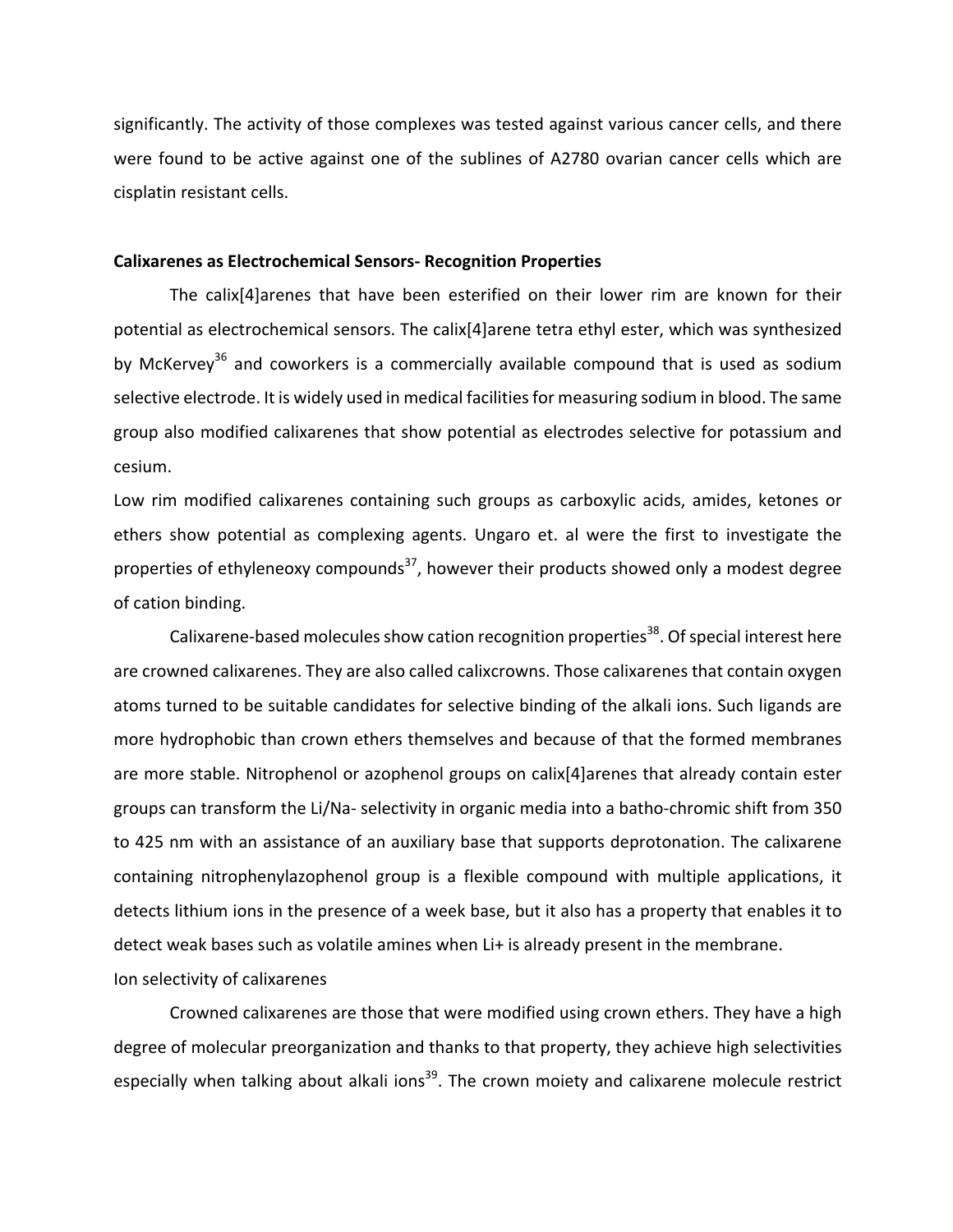each other molecular flexibility, what is causing discrimination of ions by their size. Crowned calixarenes can be also utilized for the recognition of potassium ions. As an example we can use *t*-butylcalix[4]arene bearing crown-5 group on its lower rim that shows high K/Na selectivity. When the conformation of the calixarene is changed to partial cone, or alternating, the organization of the ligand becomes better for binding K+ ions. 1,3-alternate conformation of  $calis[6]$ arenes or calix $[8]$ arenes also shows high potential for other ions such as cesium and rubidium selectivity. 

#### **Water-Soluble Calixarenes**

In the last few years, water-soluble calixarenes have been the molecules of interest for scientists because of their potential biological applications. Water-soluble groups that have already been accommodated into alizarins and they include sulfonates<sup>40</sup>, carboxylic acids, amines<sup>41</sup> and phosphonates. Ryu and Zhao proposed new efficient modifications to the lower rim of the calixarenes $^{42}$  to incorporate water-soluble groups.



**Scheme 7.** Synthesis of water-soluble calixarenes proposed by Ryu and Zhao.

In their investigation, they used commercially available *tert*-butylcalix[4]arene, converted it into azidocalixarene and then proceeded with further modifications by utilizing click reactions. In the synthesis of water-soluble calixarenes, the efficiency of the reactions was usually an issue, because the conversions were in general low yielding. Ruy and Zhao were able to isolate about 80% of the final products, what significantly improves the synthesis of those molecules.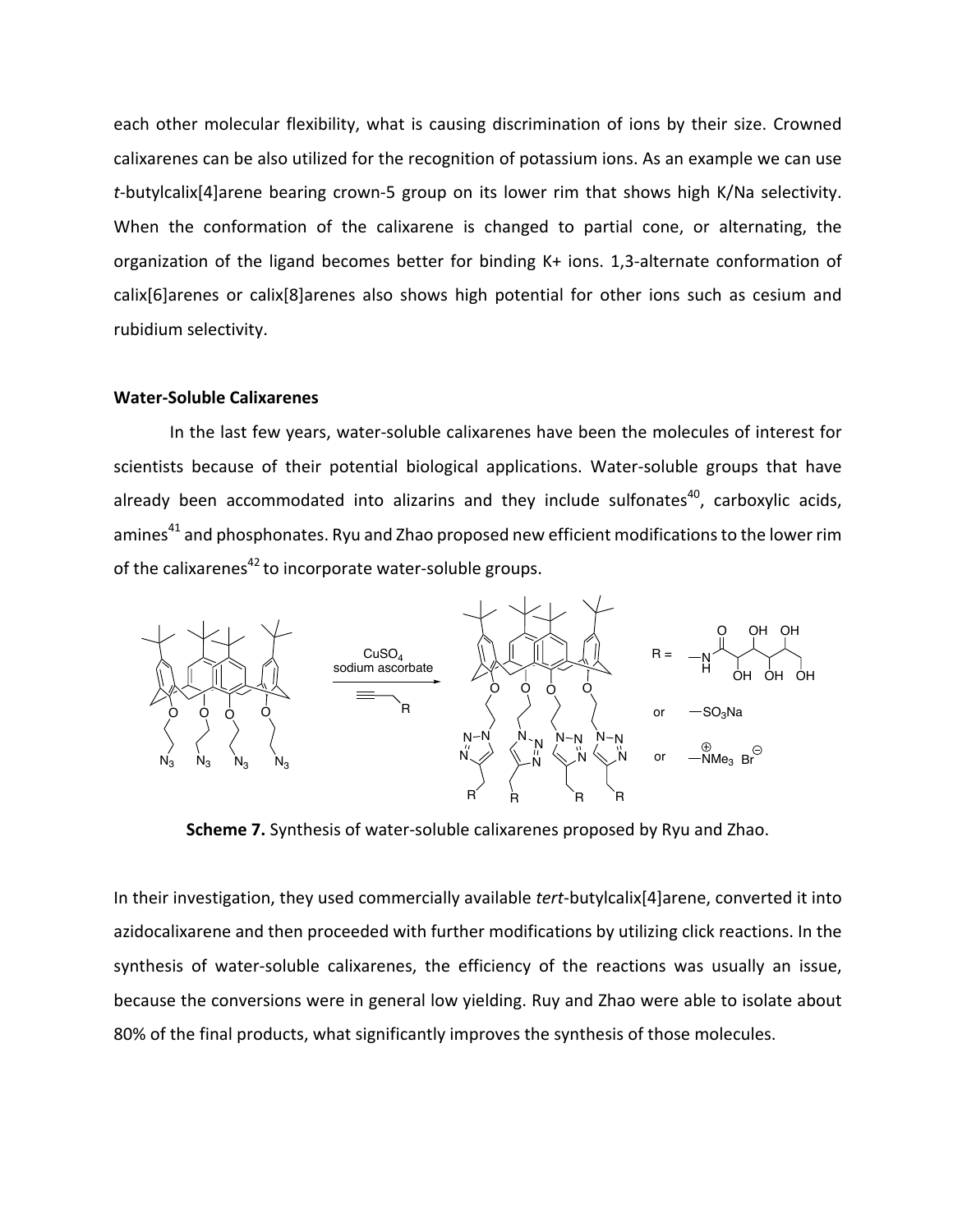#### **Calixarenes as Stationary Phases**

There are also some unusual applications of water soluble calixarenes. They can be used as stationary phases in certain situations. Silica bonded calixa[4]arene tetraester stationary phases can be used for amino acid esters and alkali metals<sup>43</sup>. That same group was investigating chromatographic studies using water soluble sulphonated calixarenes in mobile phases to determine nitrophenol compounds by the means of HPLC. They discovered that these sulphonated calixarenes are able to form host-guest complexes with a variety of cations, and therefore the selectivity of the separation increases.

#### **Water Soluble Calixarenes in Pharmacology**

Water soluble calixarenes are of high interest in pharmacology and biological chemistry because of their high potential to be applicable in living systems. One of the problems that pharmaceutical industries face is the formation of two enantiomers where the probability that both of them are applicable is close to none. Usually only one of the formed enantiomers shows activity as potential therapeutic and in certain cases the second one may be harmful to the organism. Therefore, it is crucial to eliminate the unwanted enantiomer and to design reactions resulting in only one product. In certain cases, calixarenes can be of help in such situations. McKerver and coworkers investigated (S)-di-napthylprolinolcalix[4]arene and they found that it shows great discrimination between enantiomers of phenylglycinol, phenylethylamine and norephedrine<sup>44</sup>.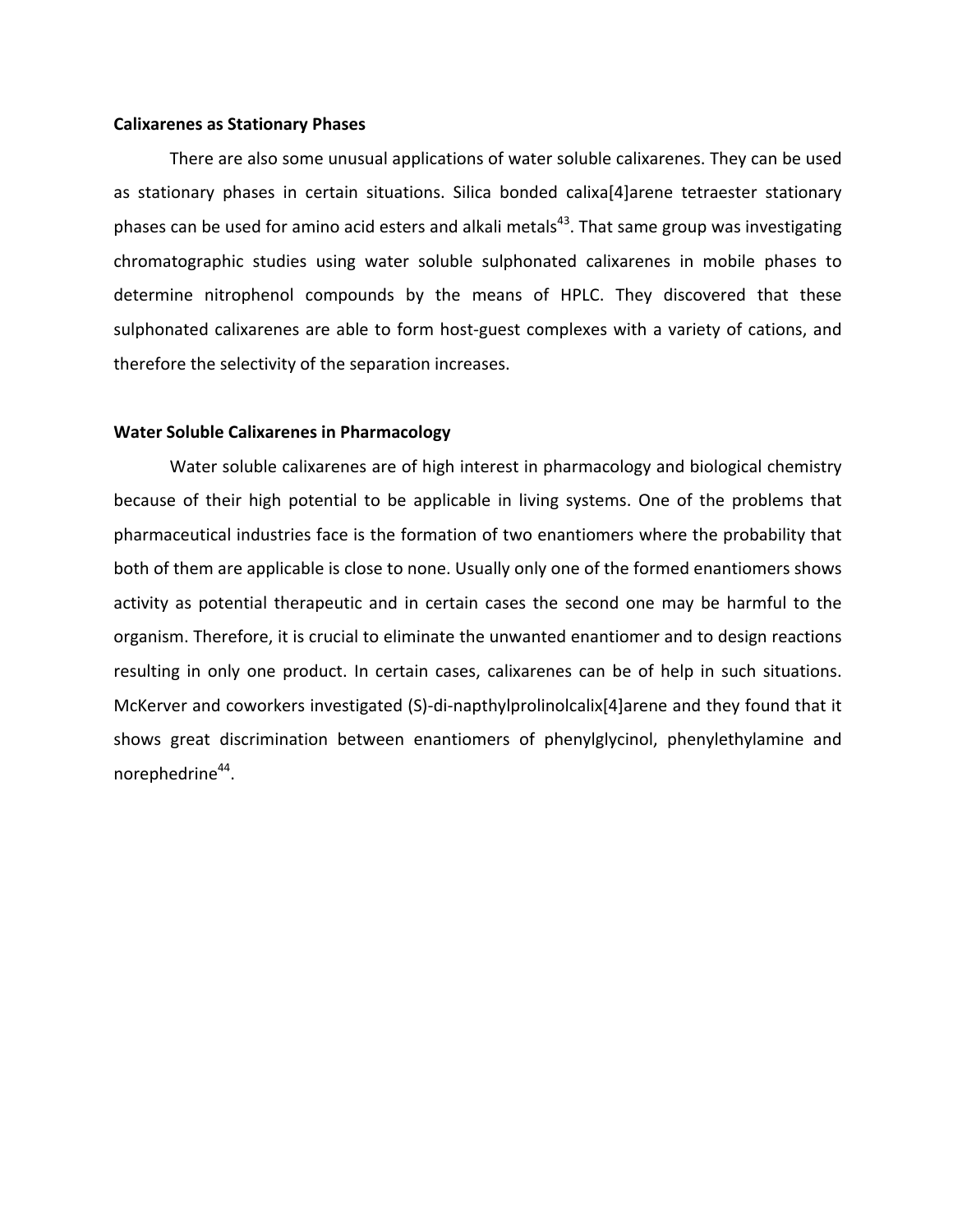## **RESULTS AND DISCUSSION**

The purpose of the first stage of this project was to modify 5,11,17,23-tetracarboxylic acid-calix[4]arene in such way that the carboxylic acid ends accommodate biotin connected to them using 4,7,10-trioxa-1,13-tridecane diamine as the link. First of all, we needed to synthesize 5,11,17,23-tetracarboxylic acid-calix[4]arene. Other mono functionalized calix[4]arenes such as tetrasulfonate calix[4]arene were also considered, however the molecule substituted with carboxylic acid seemed to have more potential for this project purpose, because of its higher water solubility compared to the tetrasulfonate calix[4]arene.



**Scheme 8**. Synthesis of 5,11,17,23-tetracarboxylic acid-calix[4]arene linked with biotin by 4,7,10-trioxa-1,13-tridecane diamine.

As the starting material in series of reactions aiming for the synthesis of 5,11,17,23tetracarboxylic acid-calix[4]arene we used commercially available *para-tert-butylcalix*[4]arene. The first step in the series of reaction was to remove the *tert*-butyl groups from the molecule, and for that purpose retro Friedel-Crafts<sup>45</sup> reaction was performed, according to the procedure presented by Gutsche. Some alterations were applied in the reaction conditions to make it more efficient.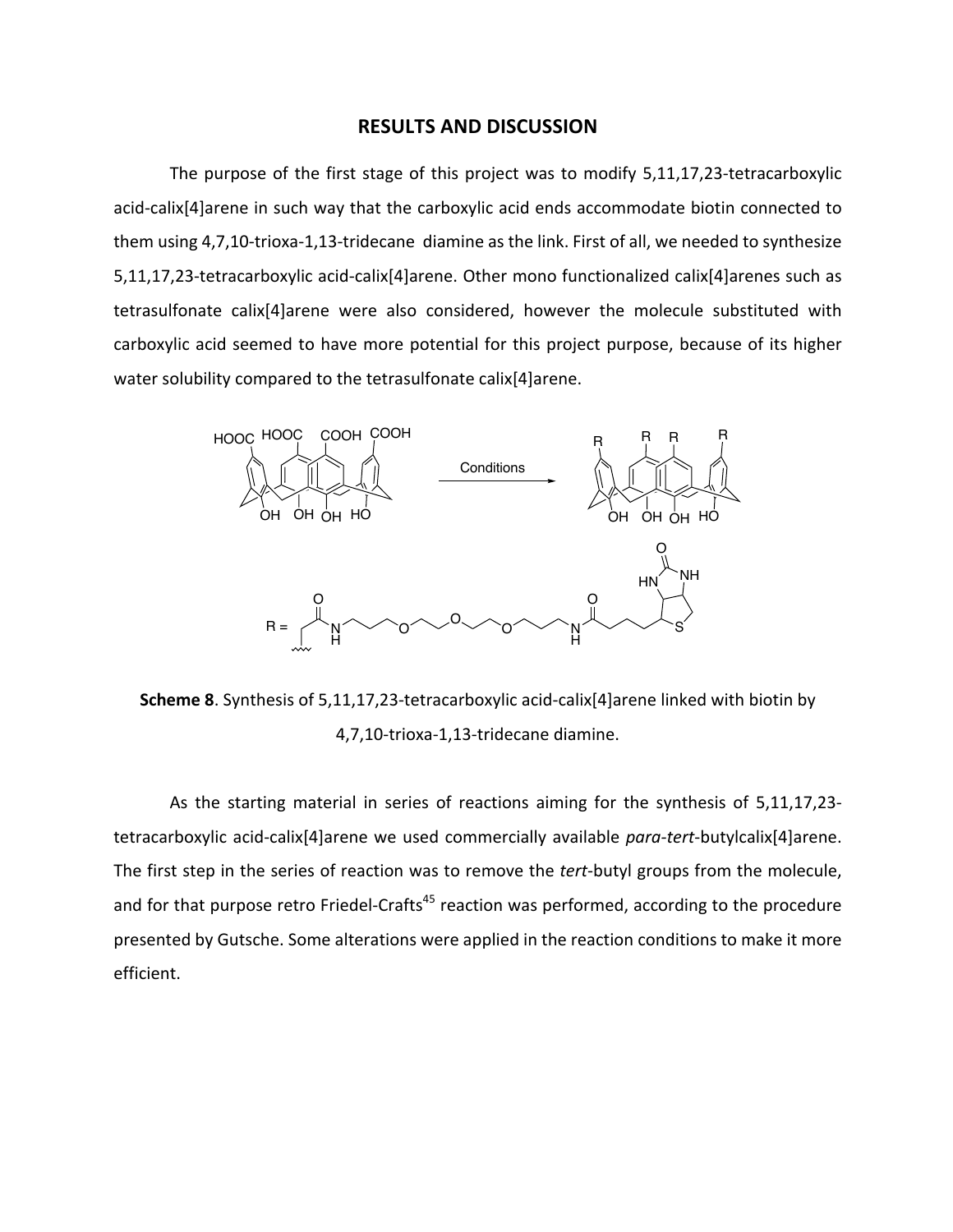

**Scheme 9.** Retro Friedel-Crafts reaction of *p-tert*-butylcalix[4]arene.

The reaction was proceeding as expected, however the product obtained from the first retro Friedel-Crafts reaction was not entirely pure and it was confirmed by NMR that the de-tertbutylation was not complete. The product of that reaction contained some of the desired fully de-t*ert*-butylated product, however it was also observed that partially de-*tert*-butylated molecules with various number of the *tert*-butyl groups we present in the mixture. In order to solve that problem, the same reaction was repeated using the crude material that was obtained from the first reaction and after work up, 46% yield of the desired calix[4]arene was recovered. Having the pure calix[4]arene ready, we proceeded to the next step, formylation.



**Scheme 10.** Formylation of calix[4]arene.

The formylation of calix[4]arene was done by performing Duff reaction<sup>46</sup> Duff formylation is a commonly used method for *ortho-formylation* of phenols and it involves an addition of HMTA and it requires an acidic medium, usually AcOH or TFA. In this case we did not pursue orthoformylation because all *ortho* positions are already occupied by CH<sub>2</sub> that are connecting the benzene rings together. *Para* substitution was the goal of the reaction. The conditions used for our purpose were presented by Pur and Dilmaghani<sup>47</sup> and they were slightly altered. The reaction went to completion, resulting in formation of the desired  $5,11,17,23$ -tetraformyl-calix[4]arene and there was no partially formylated products observed. With the formylation completed, there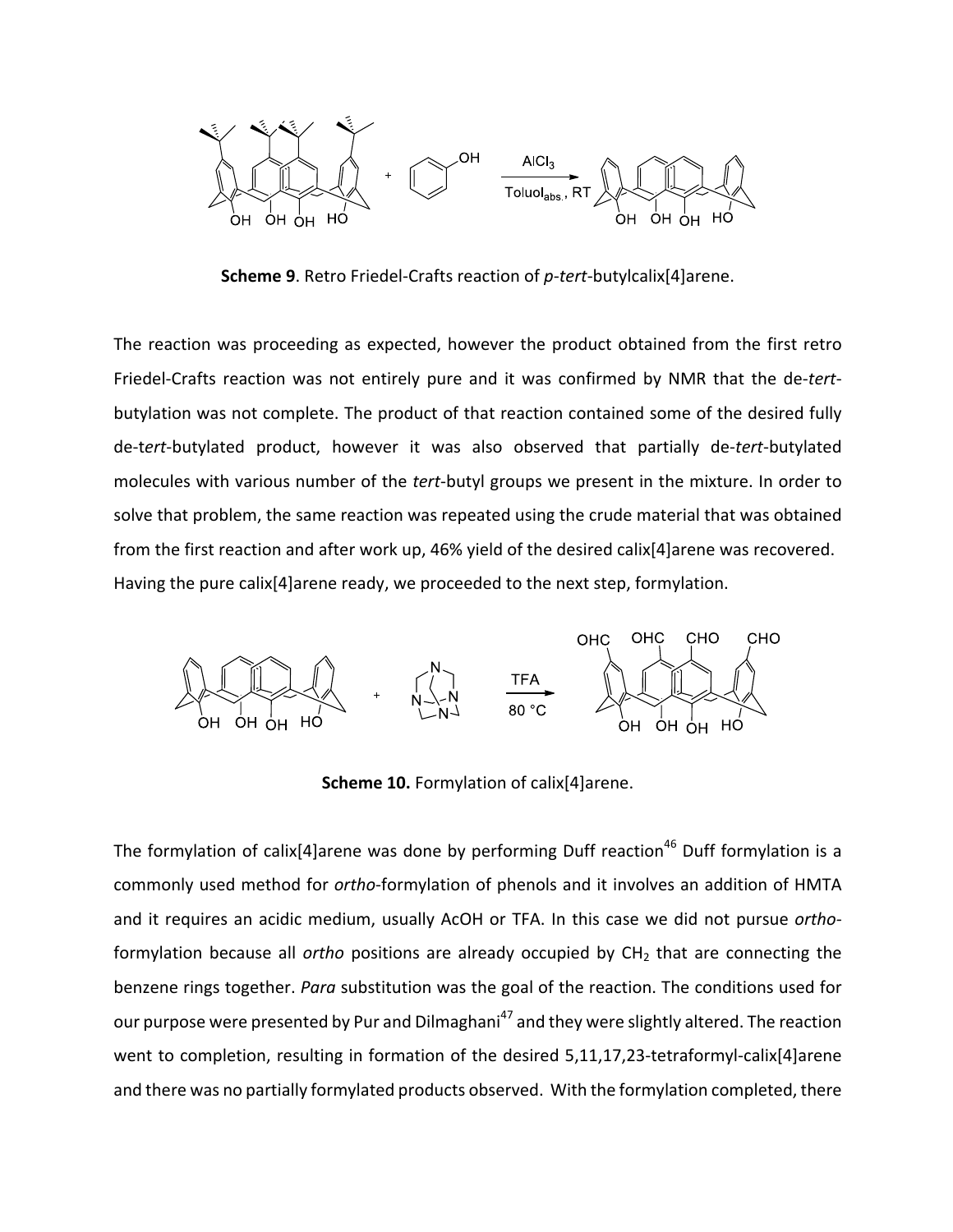was only one step left in the calix[4]arene modification: conversion of the formyl groups into carboxylic acids.



**Scheme 11**. Synthesis of 5,11,17,23-tetracarboxylic acid-calix[4]arene.

Pinnick oxidation reaction was utilized to obtain the final 5,11,17,23-tetracarboxylic acidcalix[4]arene. That reaction, also known as Lindgren oxidation is a relatively easy way of conversion of aldehydes to corresponding carboxylic acids<sup>48</sup>. The used reaction conditions were described by Pasquale<sup>49</sup>. The product resulting from that reaction was characterized as desired 5,11,17,23-tetracarboxylic acid-calix[4]arene, however the product was not entirely pure.

Having the 5,11,17,23-tetracarboxylic acid-calix[4]arene synthesized, we moved on to the next step in the project. The aim of this part was to connect the calix[4]arene with biotin by using 4,7,10-trioxa-1,13-tridecane diamine as the linking molecule.

The unknown was in what order the reactions should be performed as well as the conditions for those reactions. There were two possible pathways to pursue: 1. To react 5,11,17,23tetracarboxylic acid-calix[4]arene with 4,7,10-trioxa-1,13-tridecane diamine and then attach the biotin at the amine end of the resulting molecule, or 2. To synthesize 4,7,10-trioxa-1,13-tridecane diamine and biotin adduct followed by its connection to 5,11,17,23-tetracarboxylic acidcalix[4]arene.

To determine the correct order of reactions, we decided to run several test reactions to establish the necessary conditions.

One of the reactions that we investigated was conversion of carboxylic acid groups on the calix[4]arene onto methyl ester that potentially would allow for an easy attachment of  $4,7,10$ trioxa-1,13-tridecane diamine in the next step.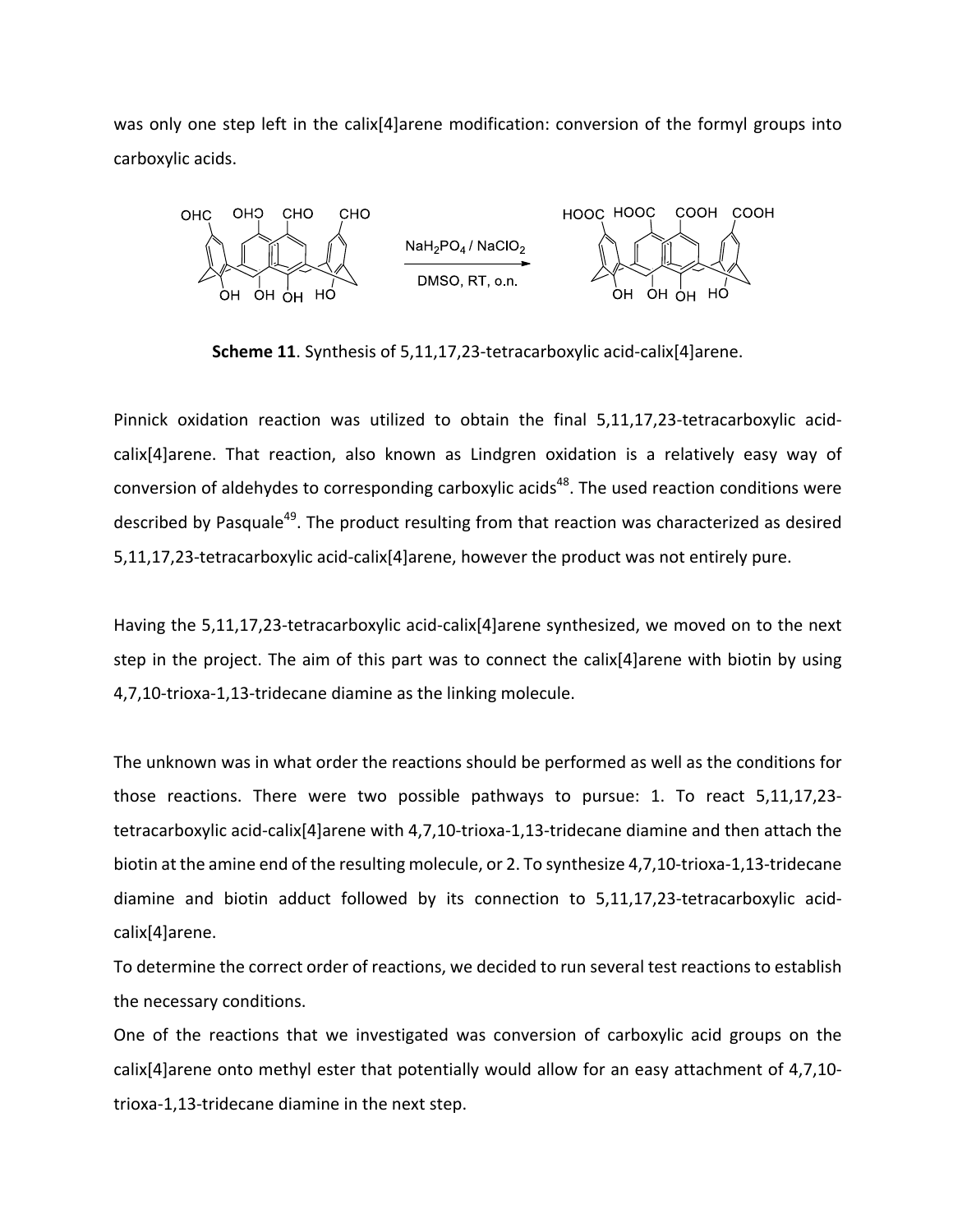

**Scheme 12.** Methylation of 5,11,17,23-tetracarboxylic acid-calix[4]arene

We considered two different reaction conditions. In the first attempt we tried simple methylation of the 5,11,17,23-tetracarboxylic acid-calix[4]arene using methanol and sulfuric acid as catalyst. After the reaction did not proceed at all, we decided to try one more method. The second conditions included an addition of DMAP and DCC. This method also turned to be unsuccessful, and no formation of the desired product was observed.

With those negative results, we abandoned the attempt of conversion of carboxylic acid into a methyl ester and instead we considered direct amidation of the carboxylic acid part of the 5,11,17,23-tetracarboxylic acid-calix[4]arene. One reaction was designed to check that pathway.



**Scheme 13.** Amination of the 5,11,17,23-tetracarboxylic acid-calix[4]arene.

Simple amidation of the  $5,11,17,23$ -tetracarboxylic acid-calix[4]arene dissolved in DMSO with an addition of 4,7,10-trioxa-1,13-tridecane diamine was unsuccessful and we decided to move away from this pathway of reactivity and proceed with biotin- 4,7,10-trioxa-1,13-tridecane diamine linkage.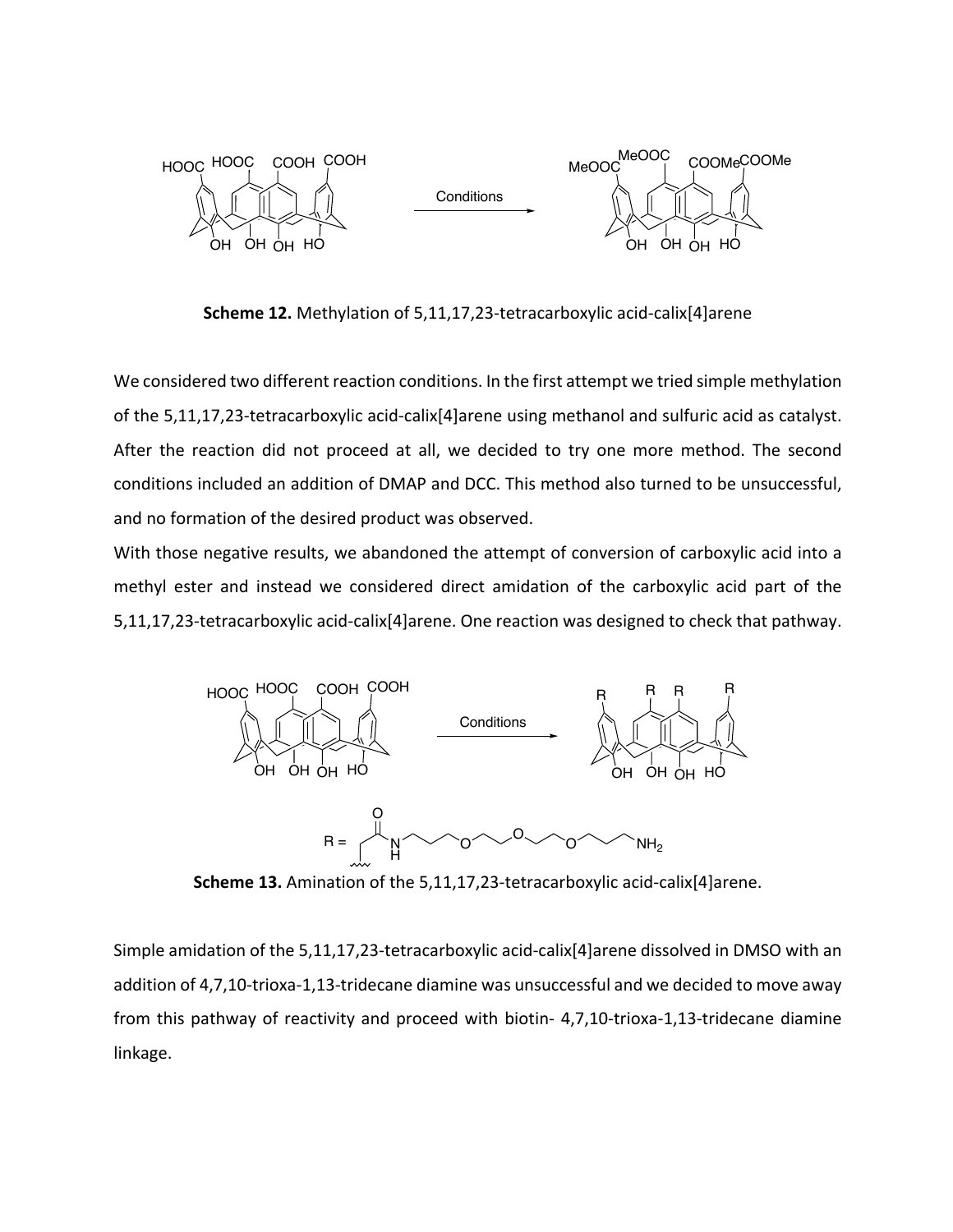To start, we tried to link dansyl chloride (in place of biotin) with 4,7,10-trioxa-1,13-tridecane diamine. Dansyl chloride is a widely used reagent used in reactions with primaty and secondary amines. It is often used for modifications of amino acids as the products of the reactions are fluorescent and it serves as fluorescent die. First reaction conditions that were tested used 1.0 equiv. of dansyl chloride and 2.0 equiv. of 4,7,10-trioxa-1,13-tridecane diamine dissolved in DCM. That reaction went to completion, however it resulted in formation of two different products. Once separated, it was confirmed that one of the products was the desired



**Scheme 14.** Two products formed from synthesis of dansyl chloride and 4,7,10-trioxa-1,13tridecane diamine reaction.

dansyl chloride-4,7,10-trioxa-1,13-tridecane diamine adduct, however the amount of that product was not satisfactory, while the second, major product was containing dansyl chloride attached at both amine ends of the diamine. In order to eliminate the undesired product, reaction conditions were slightly modified. In the second reaction 1.0 equiv. of dansyl chloride and 5.0 equiv. instead of 2.0 equiv. of 4,7,10-trioxa-1,13-tridecane diamine were used. Additionally, 0.5 equiv. of trimethylamine was added. This time the reaction resulted in formation of only one product, there was no disubstituted molecule present. Having that molecule synthesized, we moved away from dansyl chloride and decided to do an amidation of biotin.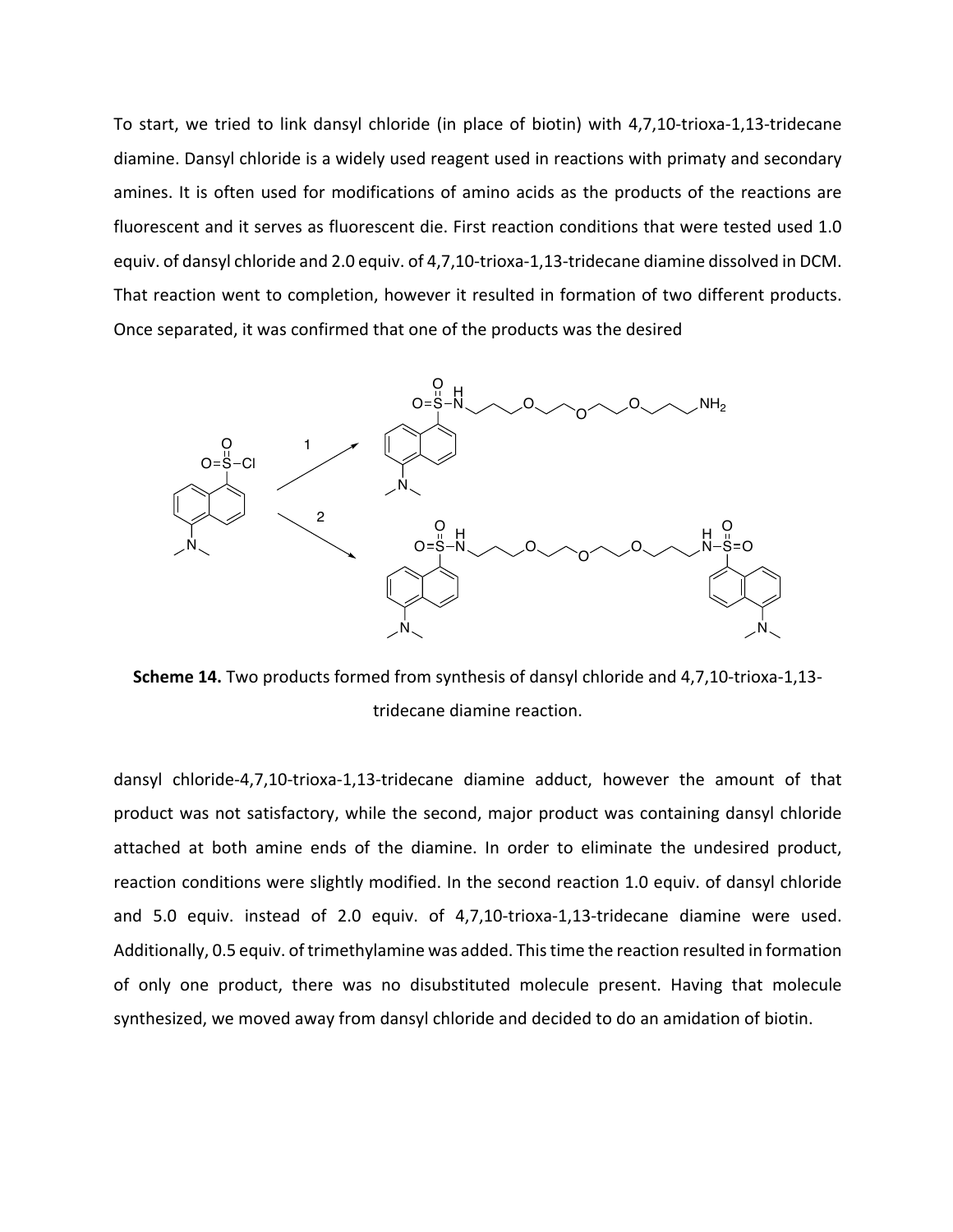

**Scheme 15.** Synthesis of biotin 4,7,10-trioxa-1,13-tridecane diamine adduct.

The first conditions that were tested included an addition of carbonyldiimidazole onto the biotin that was dissolved in DMF followed by an addition of 4,7,10-trioxa-1,13-tridecane diamine. This reaction did not proceed at all and there was no desired product forming.

The second reaction conditions used for this experiment were previously reported by Senevirathne and Pflum<sup>50</sup>. Since the reaction was already known, it was expected that it will give the desired product in a moderate yield. Monitored by TLC, the progression of the reaction showed two different products forming. The crude product of this reaction was not purified and the products were not characterized, however it is expected that the two different reaction products are diamine substituted with biotin on one amine end and one substituted at both ends. What would be similar to the two products obtained from the reaction of dansyl chloride with 4,7,10-trioxa-1,13-tridecane diamine.

The next suggested steps in the project are the purification and characterization of the two products obtained from the last reaction of biotin and 4,7,10-trioxa-1,13-tridecane diamine. If the suspicion that the reaction products are in fact mono and disubstituted compounds, the alterations to the reaction conditions may be necessary in order to optimize it and receive the highest possible yield of the desired product and to minimize or to eliminate the formation of the unwanted one. Once biotin-4,7,10-trioxa-1,13-tridecane diamine adduct is successfully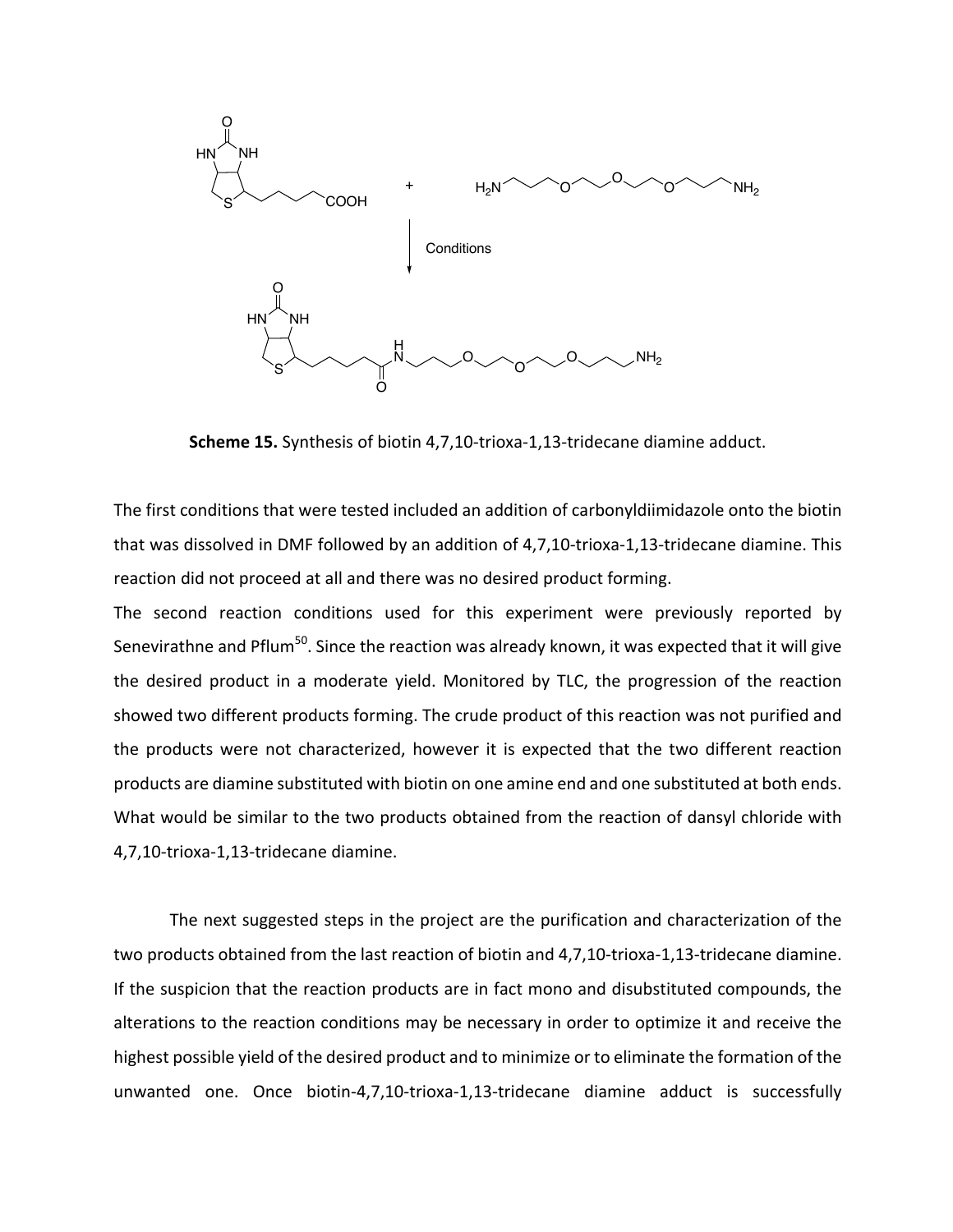synthesized in a satisfying yield, there will be one more unknown that will need to be addressed. Because the reaction conditions for linking that adduct to 5,11,17,23-tetracarboxylic acidcalix[4]arene are still unknown and the reaction where we attempted to link the diamine to the calixarene failed, it will be necessary to design a series of test reactions to establish and then optimize the conditions.

Once the satisfactory reaction conditions are known for all steps and the molecule is completed, it will be then possible to move on to the next stage of the project, testing of the biological activities of the obtained new compound.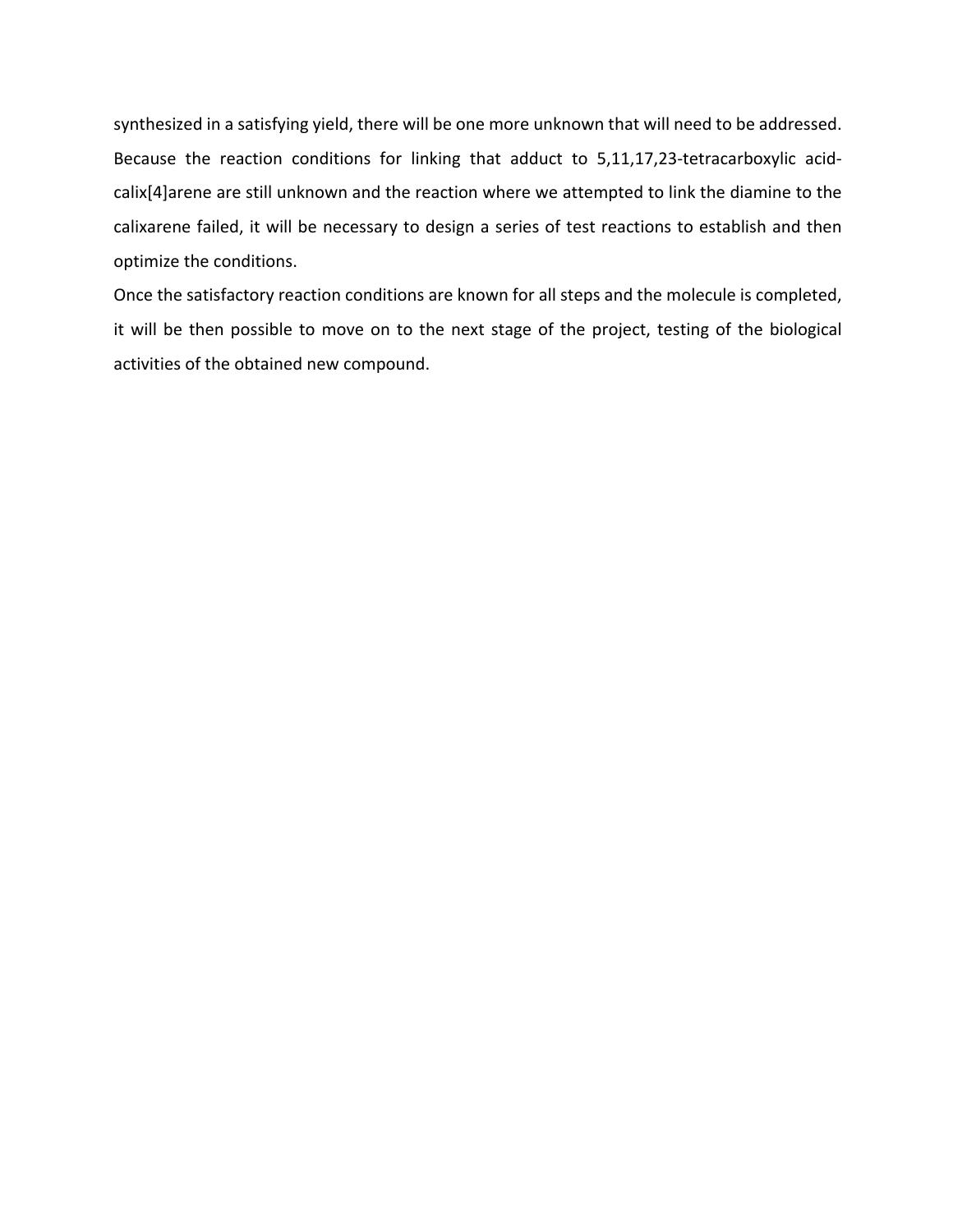## **EXPERIMENTAL**

## Synthesis of calix[4]arene from p-tert-butylcalix[4]arene

In a Shlenk tube equipped with a magnetic stir bar were placed *p-tert*-butylcalix[4]arene (5.03 g, 1.0 equiv.), phenol (3.51 g, 4.77 equiv.) and anhydrous aluminum chloride (5.392 g, 5.16 equiv.). Dry toluene (46 mL) was added and the mixture was stirred at room temperature under nitrogen conditions for 4 hours. During the duration of the reaction, the precipitate formed inside the flask. After 4 hours, the reaction was quenched adding 100 mL of 0.2 M hydrochloric acid. The organic layer was then separated and the aqueous work up was performed by washing it twice with 140 mL of NaHCO<sub>3</sub>- and then twice with 240 mL of brine. Organic layer was then dried over  $Na<sub>2</sub>SO<sub>4</sub>$ , most of the solvent was evaporated (about 25% of the solvent was retained) and the solution was diluted with methanol and placed overnight in the fridge in order to facilitate the crystallization. The following day formed precipitate was filtered out, rinsed with methanol and ethyl acetate and then dried. The purity of the product was not sufficient and it included molecules that contained various number of *tert*-butyl groups, therefore the de-tert-butylation reaction was repeated one more time using the obtained crude compound by applying the above conditions. The second reaction monitored by TLC was complete in 5 hours and yielded pure desired product in a form of white solid in a moderate 46% yield. No partially de-*tert*-butylated products were observed.

## Synthesis of 5,11,17,23-tetraformyl-calix[4]arene from calix[4]arene

In a Shlenk tube equipped with a magnetic stir bar were placed calix[4]arene (0.95 g, 1.0 equiv.), hexamethylenetetramine (4.70 g, 15.0 equiv.) and trifluoroacetic acid (70 mL). The mixture was stirred at 80 °C and monitored by TLC. The color of the solution became red upon heating. After 26 hours, the reaction was complete. The flask was then allowed to cool down and once it was brought to room temperature, the mixture was poured into 250 mL of deionized water in order to quench it. Once on water, the solution became cloudy yellow, with fine precipitate forming. The precipitate was then filtered out on a Buchner funnel, dried and recrystallized using methanol. It was confirmed by NMR that the precipitation is in fact the desired product. The remaining crude compound was dried and the recrystallization using methanol was repeated.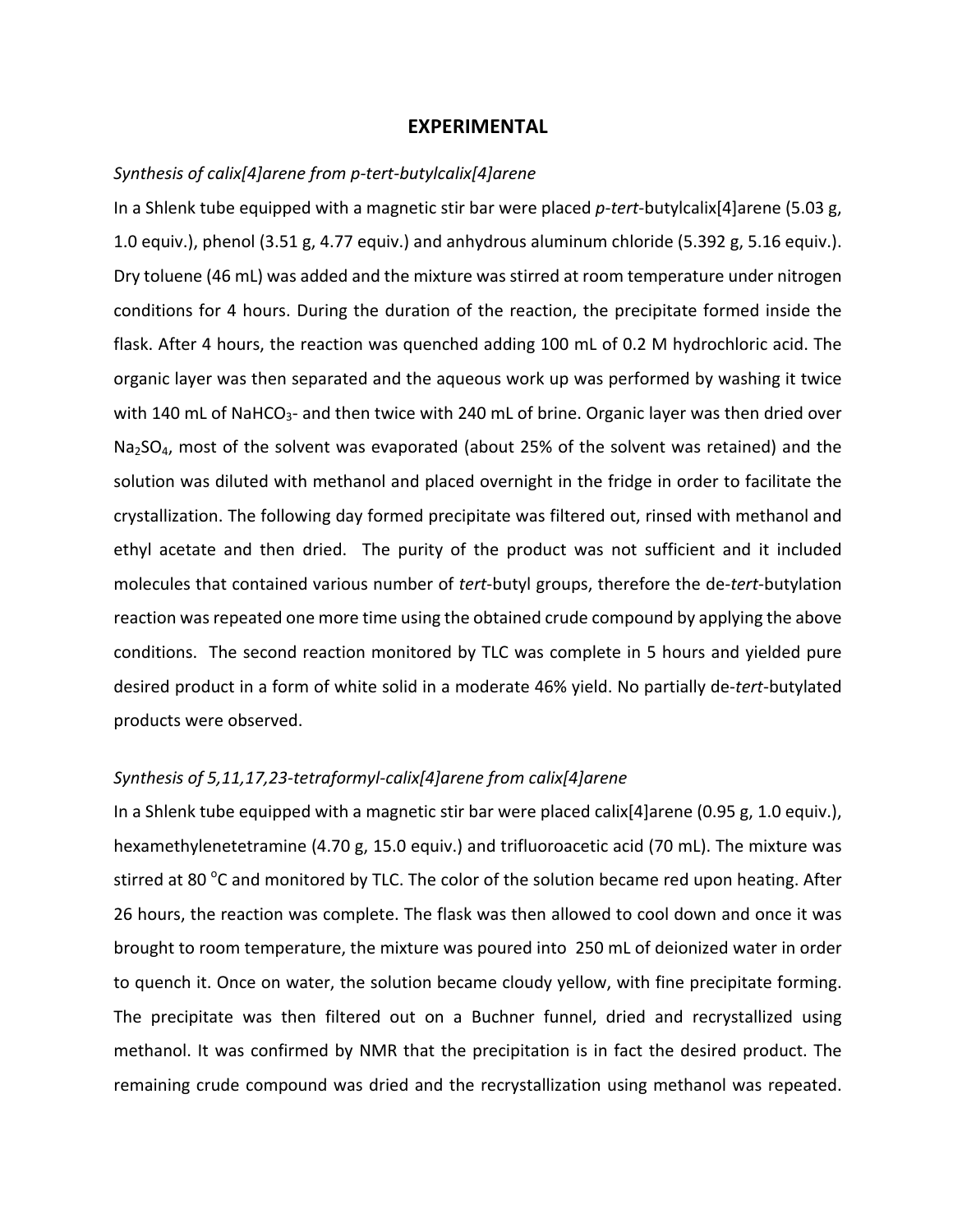The product obtained from recrystallization of the crude material was also the desired fully formylated calix[4]arene.

## *Synthesis of 5,11,17,23-tetracarboxylic acid-calix[4]arene*

The three neck round bottomed flask was equipped with a magnetic stri bar, addition funnel and a reflux condenser bearing a drying tube.  $5,11,17,23$ -tetraformyl-calix[4]arene (599.3 mg, 1.0 equiv.) and dimethylsulfoxide (14.0 mL) were placed in the flask and stirred until solid dissolved completely. A solution of sodium hydrogen phosphate monohydrate (212.6 mg, 1.38 equiv.) dissolven in 11 mL of deionized water was added to the flask. Then a solution of sodium chlorite  $(1.41 \text{ g}, 1.38 \text{ equiv.})$  dissolved in 8 mL of deionized water was placed in the addition funnel and added dropwise to the reaction mixture over the duration of 4 hours. The reaction was left stirring overnight at room temperature. Upon completion, hydrochloric acid was slowly added to the reaction mixture, until the  $pH$  of the solution dropped to about 1. During that addition, the precipitation formed. The precipitate was then separated from the liquid by filtration, washed with water and dried under reduced pressure. Obtained product was beige solid.

## Synthesis of 5,11,17,23-tetramethyl ester-calix[4]arene: conditions 1

In a Shlenk tube equipped with a magnetic stir bar  $5,11,17,23$ -tetracarboxylic acid-calix[4]arene (602.5 mg) was dissolved in 2 mL of methanol. It was followed by an addition of 100  $\mu$ L of concentrated sulfuric acid. The reaction mixture was stirred at 60  $^{\circ}$ C for 24 hours under nitrogen conditions and monitored by TLC. After 24 hours, reaction was terminated due to the lack of reactivity.

## Synthesis of 5,11,17,23-tetramethyl ester-calix[4]arene: conditions 2

In a Shlenk tube equipped with a magnetic stir bar  $5,11,17,23$ -tetracarboxylic acid-calix[4]arene (60.2 mg, 1.0 equiv.) was placed. 0.5 mL of DMF was added and the mixture was stirred until the solid dissolved completly. It was followed by an addition of DMAP (10 mg) and methanol (1.6 mL). Reaction mixture was stirred for 5 minutes at 0  $^{\circ}$ C and DCC (82.5 mg, 4.0 equiv.) was added at that time. Then the reaction mixture was brought to room temperature and it was stirred for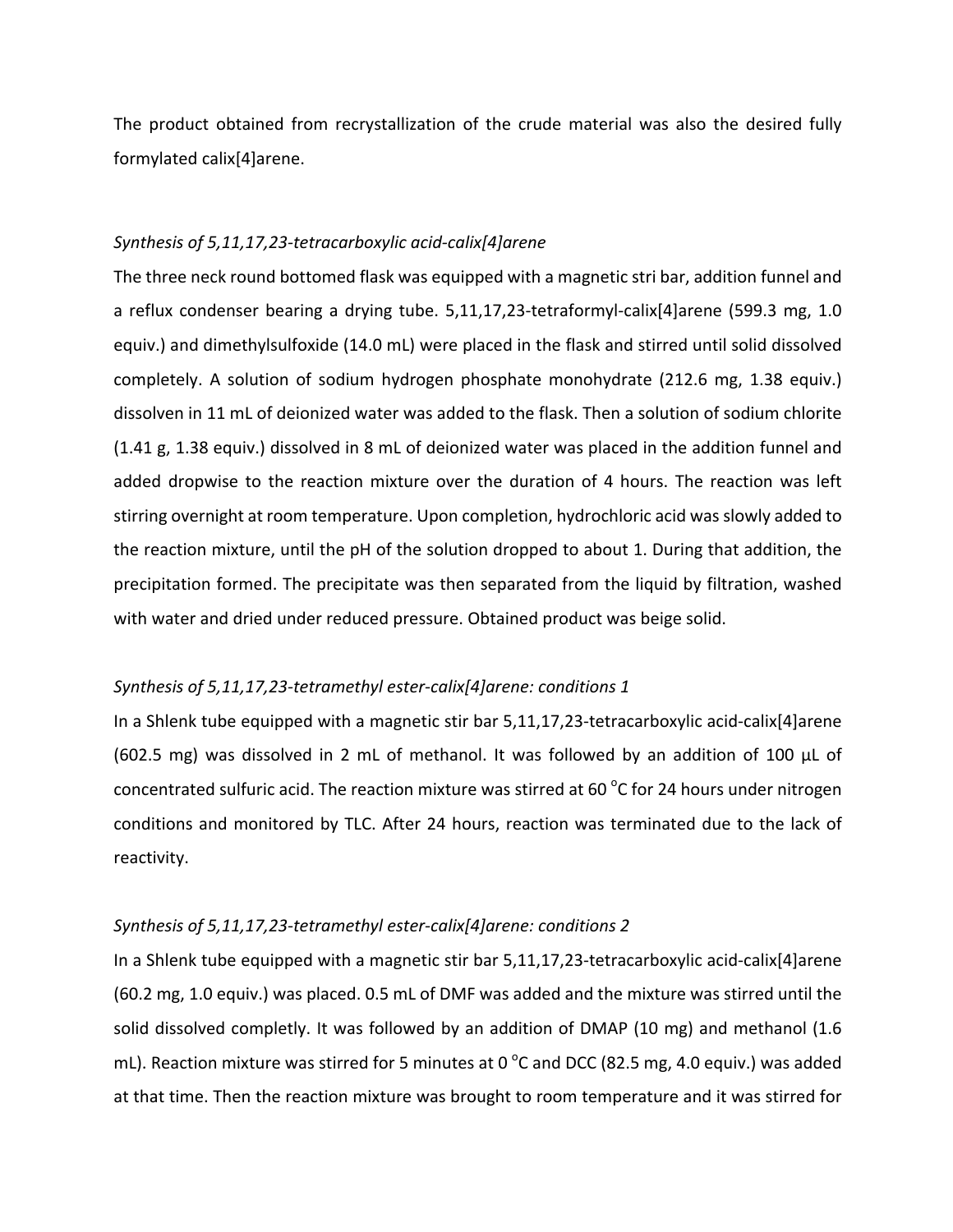24 hours under nitrogen conditions and monitored by TLC. The reaction was terminated after that time due to the lack of reactivity.

#### Synthesis of *5,11,17,23-tetra-trioxa-tridecane -calix[4]arene*

In a Shlenk tube equipped with a magnetic stir bar  $5,11,17,23$ -tetracarboxylic acid-calix[4]arene (30.1 mg, 1.0 equiv.) was placed. 0.5 mL of DMSO was added and the mixture was stirred until the solid dissolved completly. It was followed by an addition of  $4,7,10$ -trioxa-1,13-tridecane diamine (45  $\mu$ L, 4.0 equiv.). Reaction mixture was stirred at 80 °C for 24 hours under nitrogen atmosphere and monitored by TLC. After that time, the reaction was terminated due to the lack of reactivity.

#### *Synthesis of dansyl chloride-4,7,10-trioxa-1,13-tridecane diamine adduct: conditions 1*

In a Shlenk tube equipped with a magnetic stir bar dansyl chloride (269.75 mg, 1.0 equiv.) and 4,7,10-trioxa-1,13-tridecane diamine (442.8 µL, 2.0 equiv.) were dissolved in 3.85 mL of dichloromethane. Reaction mixture was stirred at room temperature under nitrogen conditions and monitored by TLC for three hours. Upon completion, reaction was quenched with 10 mL of water and extracted three times with 10 mL of DCM. Organic layers were combined, then washed with brine (1x 10 mL) and dried over Na<sub>2</sub>SO<sub>4</sub>. After the solvent was evaporated, the crude product was purified by column chromatography using ethyl acetate and acetone. Two products were obtained from this reaction. The NMR conformed that one of the product was the desired dansyl chloride-4,7,10-trioxa-1,13-tridecane diamine product, while the major product obtained from the reaction was disubstituted with dansyl chloride at both amine ends.

#### *Synthesis of dansyl chloride-4,7,10-trioxa-1,13-tridecane diamine adduct: conditions 2*

In a Shlenk tube equipped in a magnetic stir bar dansyl chloride  $(134.9 \text{ mg}, 1.0 \text{ equiv.})$  and  $4.7,10$ trioxa-1,13-tridecane diamine (553.5  $\mu$ L, 5.0 equiv.) were dissolved in 1.9 mL of DCM. There was vigorous bubbling present during the addition of the diamine and the color of the solution changed from dark yellow to fluorescent yellow. Once the bubbling stopped, after about 5 minutes trimethylamine (66.9 µL, 0.5 equiv.) was added. Reaction was stirred at room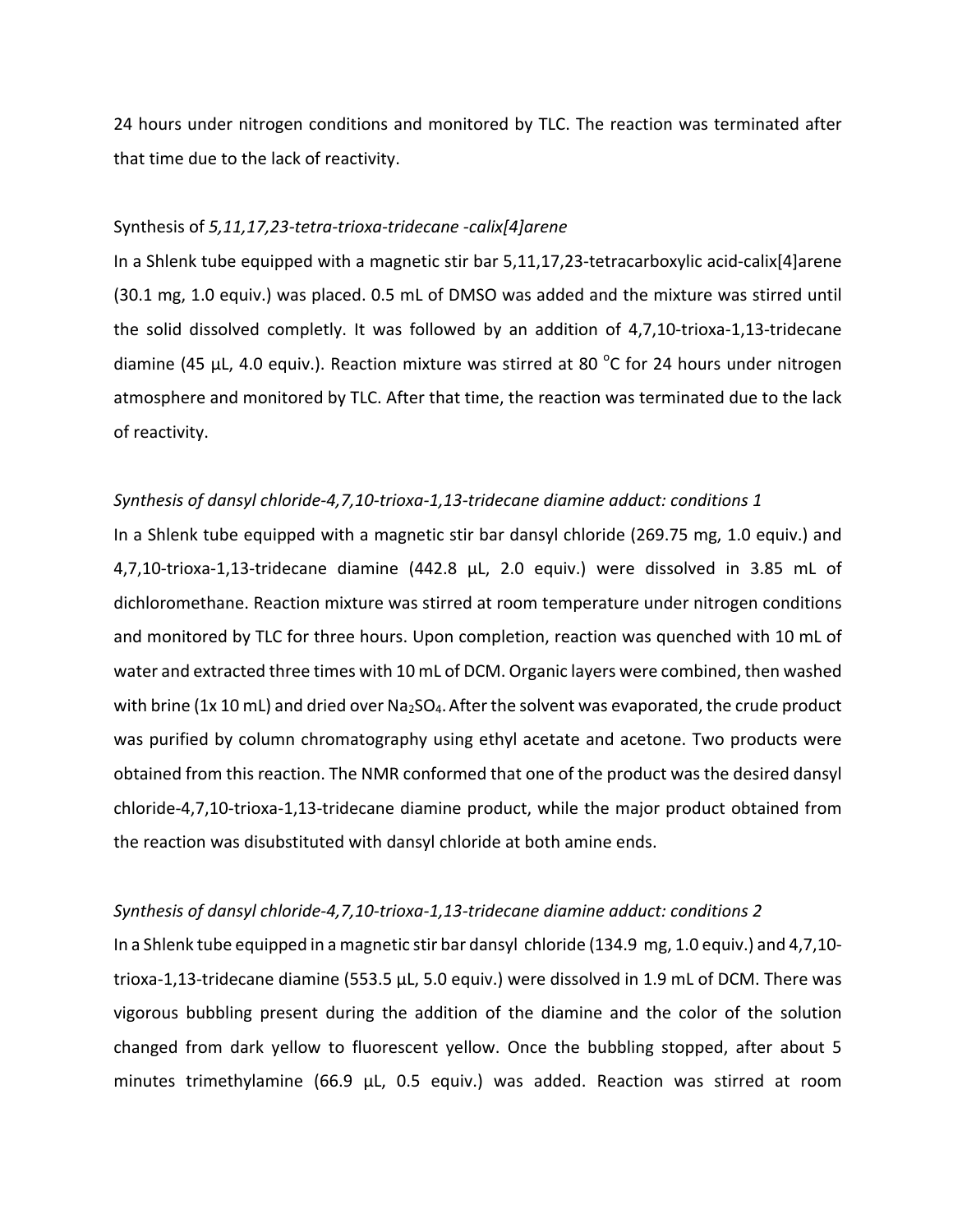temperature for 24 hours under nitrogen conditions and monitored by TLC. Upon completion reaction mixture was purified by column chromatography using  $1:1$  to  $3:1$  ethanol in DCM. Only one product formed and the NMR confirmed that obtained sticky yellow liquid was the desired product. 

#### Synthesis of biotin 4,7,10-trioxa-1,13-tridecane diamine adduct: conditions 1

In a Shlenk tube equipped with a magnetic stir bar biotin  $(150.0 \text{ mg}, 1.0 \text{ equiv.})$  was placed. 30 mL of DMF was added and the mixture was stirred until the solid dissolved completly. Carbonyldiimidazole  $(170.0 \text{ mg}, 1.7 \text{ equiv.})$  was then diluted in 0.75 mL of DMF, added to the mixture and it was stirred at room temperature under nitrogen conditions for 4 hours. Then  $4,7,10$ -trioxa-1,13-tridecane diamine  $(521 \mu L, 3.9 \text{ equiv.})$  was added and the mixture was stirred for an additional 18 hours at the same conditions monitored by TLC. The reaction did not show any reactivity, therefore it was terminated.

## Synthesis of biotin 4,7,10-trioxa-1,13-tridecane diamine adduct: conditions 2

In a Shlenk tube equipped with a magnetic stir bar biotin (244.3 mg, 1.0 equiv.) was dissolved in 1.25 mL of DMF. TBTU (385.3 mg, 1.2 equiv.) and DIPEA (209  $\mu$ L, 1.2 equiv.) were added and the mixture was stirred at room temperature for 30 minutes. The mixture was then added drop wise onto a solution of 4,7,10-trioxa-1,13-tridecane diamine  $(550 \mu L, 2.5 \text{ equiv.})$  dissolved in 65 mL of DCM at  $4^{\circ}$ C. After the addition was complete, the mixture was stirred at room temperature for 24 hours under nitrogen conditions and monitored by TLC. Observed were two products forming. The crude product was not purified.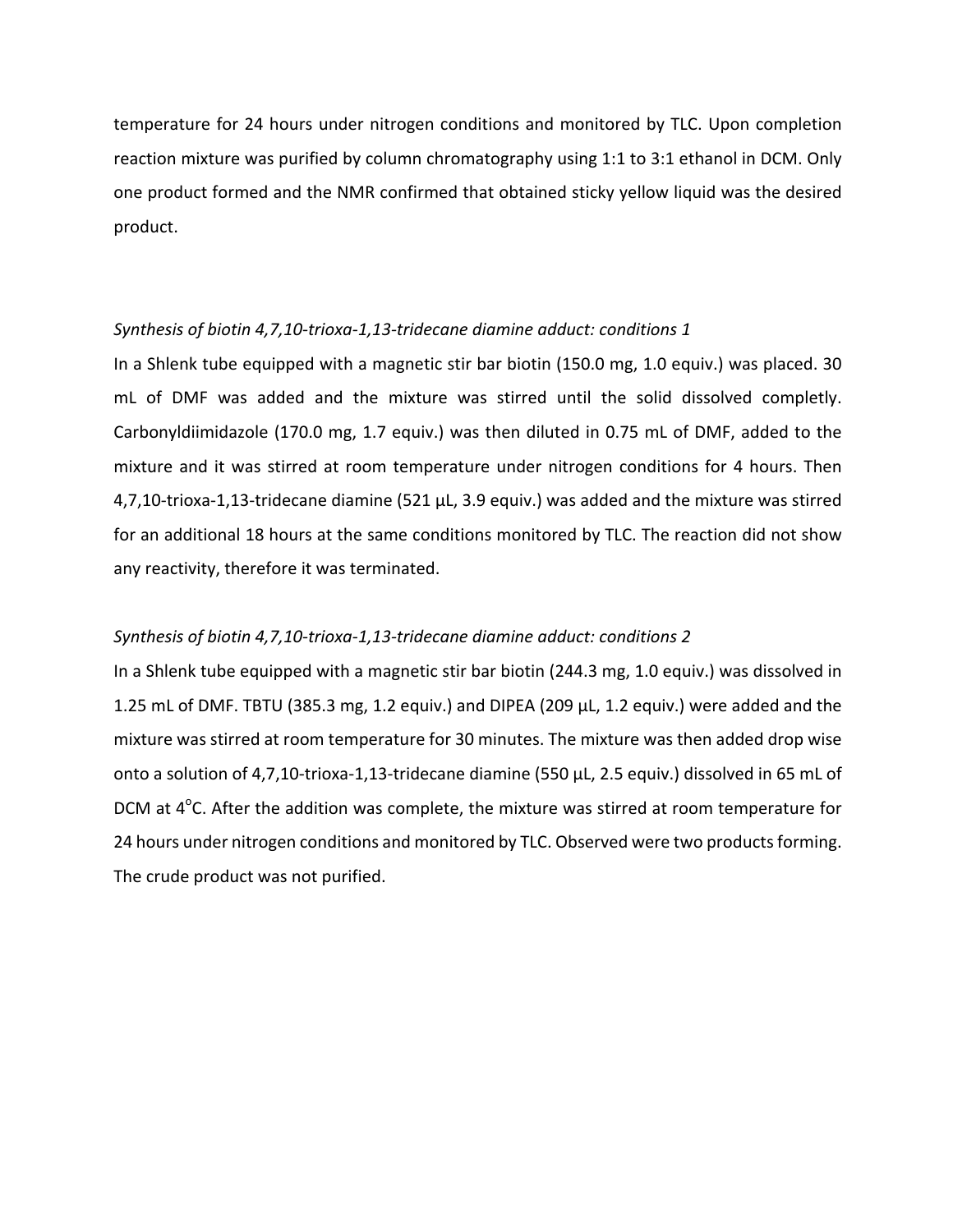## **LITERATURE**

- 1. Kolb H.C.; Finn M.G.; Sharpless K.B. "Click Chemistry: Diverse Chemical Function from a Few Good Reactions". *Angew Chem Int Ed*. **2001**, *40*, 2004–2021.
- 2. Zhang H.; Ryono D. E.; Devasthale P, et al. Design, synthesis, and structure-activity relationships of azole acids as novel, potent dual PPAR alpha/gamma agonists. *Bioorg Med Chem Lett.* **2009**, *19*, 1451–1456.
- 3. Lewis, W. G.; Green, L. L.; Grynszpan, F.; Radic, Z.; Carlier, P. R.; Taylor, P.; Finn, M. G.; Sharpless, K. B. "Click Chemistry In Situ: Acetylcholinesterase as a Reaction Vessel for the Selective Assembly of a Femtomolar Inhibitor from an Array of Building Blocks". Angew. *Chem. Int. Ed.* **2002,** *41*, 1053–1057.
- 4. Alvarez, R.; Velazquez, S.; San-Felix A.; Aquaro, S.; De Clercq, E.; Perno, C-F.; Karlsson, A.; Balzarini, J.; Camarasa, M. J. "1,2,3-triazole-[2,5-bis-O-(tert-butyldimethylsilyl)-.beta.-Dribofuranosyl]-3'-spiro-5"-(4"-amino-1",2"-oxathiole 2", 2"-dioxide) (TSAO) analogs: synthesis and anti-HIV-1 activity. *J. Med. Chem.*, **1994,** 37, 4185-4194.
- 5. Willand, N.; Desroses, M.; Toto, P.; Dirie, B.; Lens, Z.; Villeret, V.; Rucktooa, P.; Locht, C.; Baulard, A,; Deprez, B. "Exploring Drug Target Flexibility Using In Situ Click Chemistry: Application to a MycobacterialTranscriptional Regulator". *ACS Chem. Biol.*, **2010,** 5, 1007– 1013.
- 6. Wang Q.; Chan T. R.; Hilgraf R., et al. "Bioconjugation by copper(I)-catalyzed azide-alkyne [3] + 2] cycloaddition". *J. Am. Chem. Soc.,* **2003**, *125*, 3192.
- 7. Meyer, J-P.; Adumeau, P.; Lewis, J. S.; Zeglis, B. M. "Click Chemistry and Radiochemistry: The First 10 Years". *Bioconjug. Chem.,* **2016,** *27,* 2791–2807.
- 8. Zlatopolskiy, B. D.; Kandler, R.; Mottaghy, F. M.; Neumaier, B. "C-(4-[18F]fluorophenyl)-Nphenyl Nitrone: A Novel 18F-labeled Building Block for Metal Free [3 + 2] Cycloaddition". Appl. *Radiat. Isot.,* **2012,** *70,* 184–192.
- 9. Golas, P. L.; Matyjaszewski, K. "Marrying Click Chemistry with Polymerization: Expanding the Scope of Polymeric Materials". Chem. Soc. Rev., **2010,** 39, 1338–1354.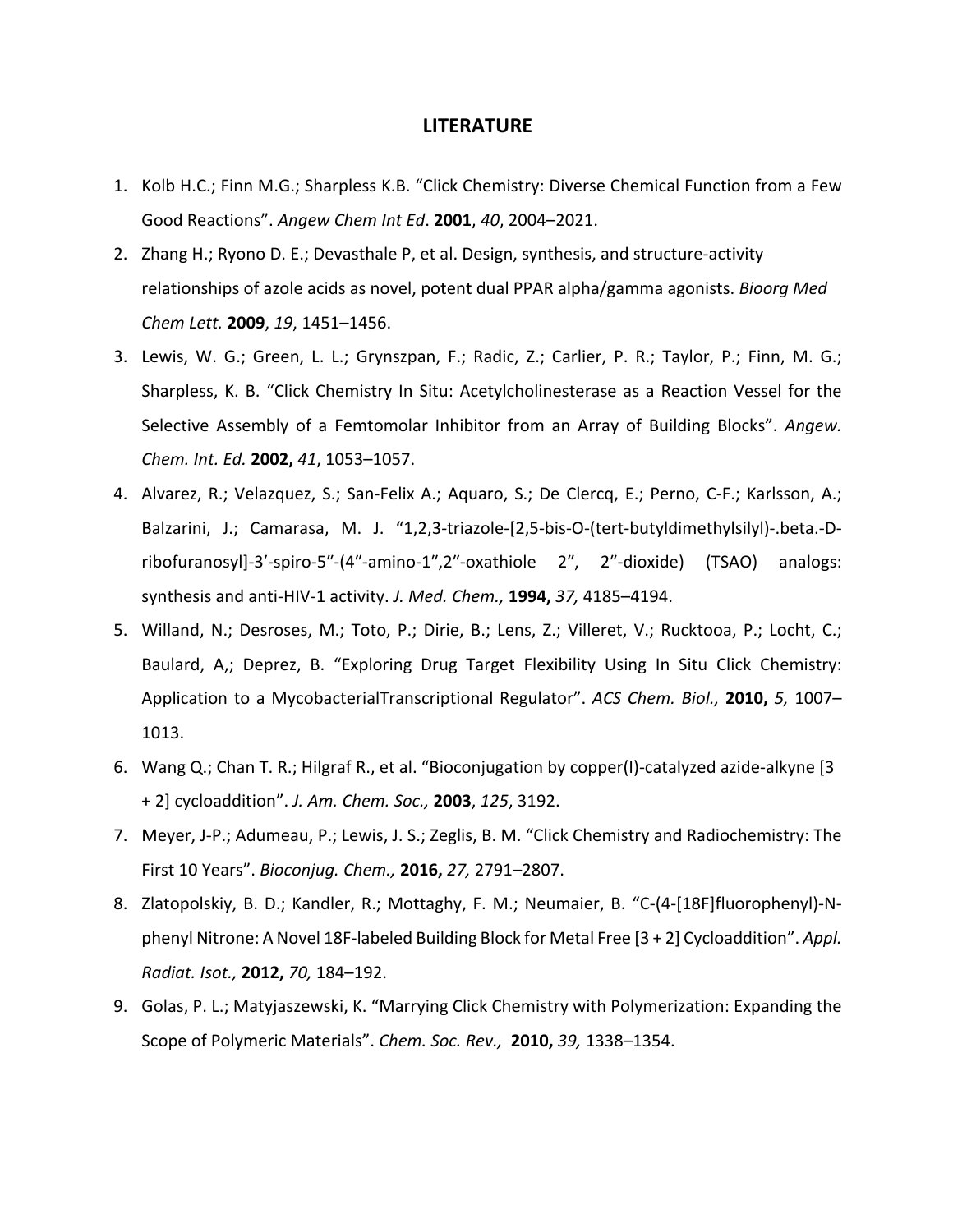- 10. Huisgen, R.; Szeimies, G.; Möbius, L. "1.3-Dipolare Cycloadditionen, XXXII. Kinetik der Additionen Organischer Azide an CC-Mehrfachbindungen". *Eur. J. Inorg. Chem.* **1967**, *8*, 2494–2507.
- 11. Liang, L.; Astruc, D. "The Copper(I)-Catalyzed Alkyne-Azide Cycloaddition (CuAAC) "Click" Reaction and its Applications. An Overview." Coord. Chem. Rev. 2011, 255, 2933-2945.
- 12. Codelli, J. A.; Baskin, J. M.; Agard, N. J.; Bertozzi, C. R. Second-Generation Difluorinated Cyclooctynes for Copper-Free Click Chemistry". J. Am. Chem. Soc., **2008,** 130, 11486–11493.
- 13. Staudinger H.; Meyer J. "New organic compounds of phosphorus: III. Phosphinemethylene derivatives and phosphinimines". Helv Chim Acta., **1919**, 2, 635.
- 14. Saxon, E.; Armstrong, J. I.; Bertozzi, C. R. "A "Traceless" Staudinger Ligation for the Chemoselective Synthesis of Amide Bonds". Org. Lett., 2000, 2, 2141–2143.
- 15. Zhang, L.; Chen, X.; Xue, P.; Sun, H. H. Y.; Williams, I. D.; Sharpless, K. B.; Fokin, V. V.; Jia, G. "Rhutenium-Catalyzed Cycloaddition of Alkynes and Organic Azides". *J. Am. Chem. Soc.,*  **20015,** *127,* 15998–15999.
- 16. Johansson, J. R.; Beke-Somafi, T.; Stalsmeden, A. S.; Kann, N. "Ruthenium-Catalyzed Azide Alkyne Cycloaddition Reaction: Scope, Mechanism, and Applications". *Chem. Rev.*, **2016,** 116, 14726–14768.
- 17. Baeyer, A. "Ueber die Verbindungen der Aldehyde mit den Phenolen und Aromatischen Kohlenwasserstoffen". *Ber.* **1872**, 5, 1094–1100.
- 18. Zinke, A.; Ziegler, E. *Ber.* **1941,** *B74,* 1729; *ibid* **1944,** 77, 264
- 19. (a) Gutsche, C. D.; Kung, T. C.; Hsu, M.-L. Abstracts of 11th Midwest Regional Meeting of theAmerican Chemical Society, Carbondale, IL **1975,**  No. 517. (b) Gutsche, C. D.; Muthukrishnan R. "Calixarenes. 1. Analysis of the product mixtures produced by the basecatalyzed condensation of formaldehyde with para-substituted phenols". *J. Org. Chem.* **1978**, 43, 4905-4906. (c) Gutsche, C. D.; Iqbal, M. "p-tert-Butylcalix[4]arene". *Org. Synth.* **1990**, 68, 234. (d) Gutsche, C. D.; Dhawan, B.; Leonis, M.; Stewart, D. "*p-tert-*Butylcalix[6]arene". *Org. Synth.* **1990**, 68, 238. (e) Munch, J. H.; Gutsche, C. D. "*p-tert-*Butylcalix[8]arene". *Org. Synth,*  **1990**, 68, 243.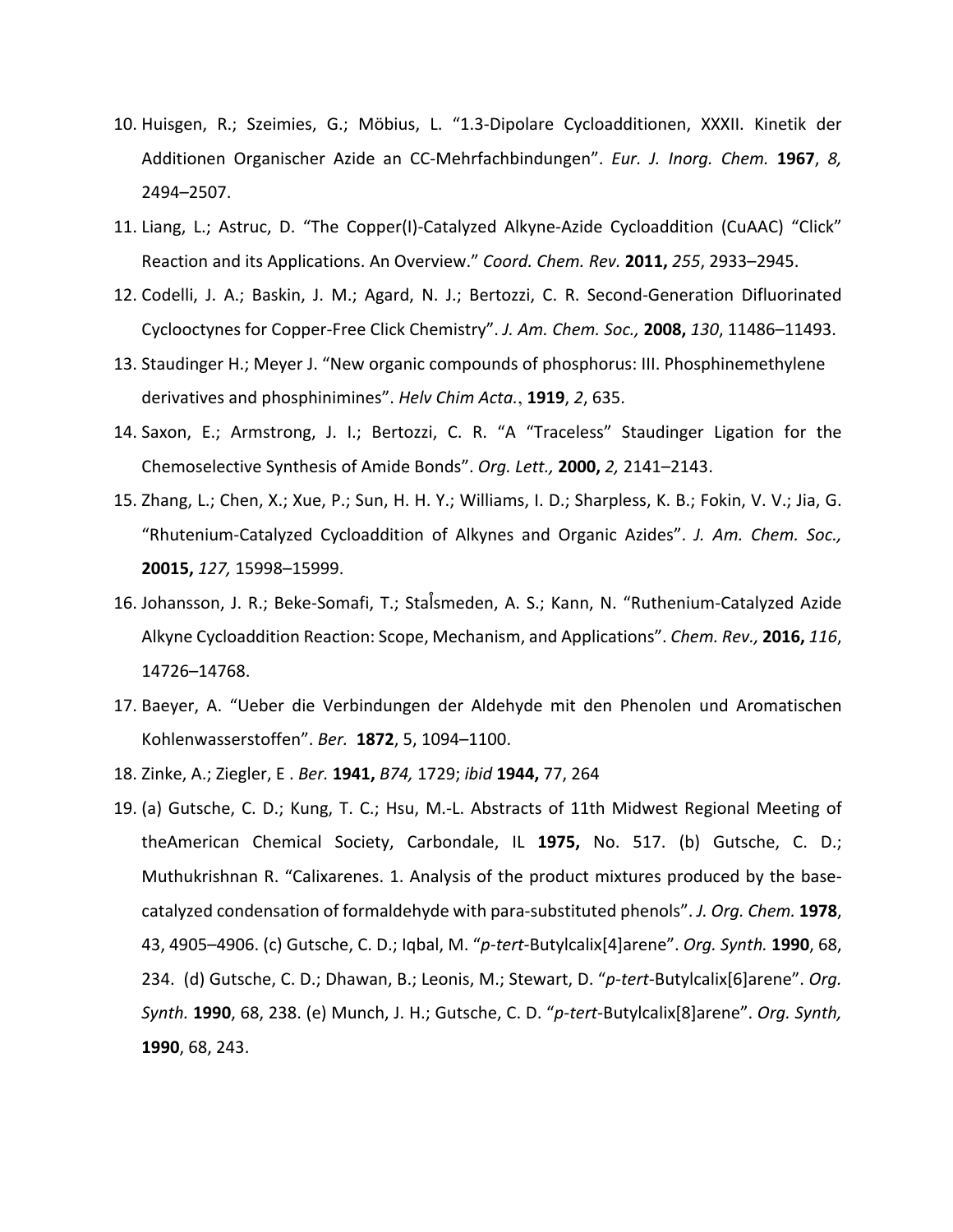- 20. Gutsche, C. D.; Dhawan, B.; Hyun No, K.; Muthukrishnan, R. "Calixarenes. 4. He Synthesis, Characterization, and Properties of the Calixarenes from *p-tert-*Butylphenol". *J. Am. Chem. Soc.* **1981,** *103,* 3782–3792.
- 21. Gopalsamuthiram, V.; Wulff, W. D. "A New Convergent Strategy for the Synthesis of Calixarenes via a Triple Annulation of Fisher Carbene Complexes". J. Am. Chem. Soc., 2004, *126*, 13936–13937.
- 22. Baozhi, L.; Gengliang, Y.; Jinsong, Z.; Kefang, D. "Microwave-Assisted Synthesis of palkylcalix[n]arene Catalyzed by KOH". E-Journal of Chem. **2005,** 2, 70–74.
- 23. Roberts, B. A.; Cave, G. W. V.; Raston, C. L. "Solvent- Free Synthesis of Calix[4]resorcinarenes". *Green Chem.,* **2001,** *3,* 280–284.
- 24. Freemantle, M. "Ditin and Digermanium Calixarenes Synthesized". *Chem. Eng. News.*, 1999, 77, 44.
- 25. Izatt, S. R.; Hawkins, R. T.; Christensen, J. J.; Izatt, R. M. "Cation Transport from Multiple Alkali Cation Mixtures Using a Liquid Membrane System Containing a Series of Calixarene Carriers". *J. Am. Chem. Soc.* **1985**, *107*, 63–66
- 26. Okada, Y.; Mizutani, M.; Ishii, F.; Nishimura, J. "New Ionophores Derived from a Rigid Calixarene Regioisomer". *Tetra- hedron Lett.* **1999**, *40*, 1353–1356
- 27. Behr, J. P.; Kirch, M.; Lehn, J. M. "Carrier-Mediated Transport Through Bulk Liquid Membranes: Dependence of Transport Rates and Selectivity on Carrier Properties in a Diffusion-Limited Process". *J. Am. Chem. Soc.* **1985**, *107*, 241–246.
- 28. Kneafsey, B.; Ronney, J.; Harris, S. J. Loctite (Ireland) Ltd., U.S. Patent 4,912,183, 1987.
- 29. Buriks, R. S.; Fauke, A. R.; Mange, F. E. U.S. Patent 4,098,717, 1978
- 30. Izatt, R. M.; Lamb, J. D.; Hawkins, R. T.; Brown, P. R.; Izatt, S. R.; Christensen, J. J. "Selective M+-H+ Coupled Transport of Cations Through a Liquid Membrane by Macrocyclic Calixarene Ligands". *J. Am. Chem. Soc.* **1983**, *105*, 1782–1785.
- 31. A. Casnati, Gazz. Chim. Ital., **1997**, 127, 637–649.
- 32. Yousaf, A.; Abd Hamid, S.; Bunnori, N. M.; Ishola, A. A. "Applications of Calixarenes in Cancer Therapy: Facts and Perspectives". *Drug Des. Devel. Ther.*, **2015,** 9, 2831–2838.
- 33. Fahmy, S. A.; Ponte, F.; Abd El-Rahman, M. K.; Russo, N.; Sicilia, E.; Shoeib, T. "Investigation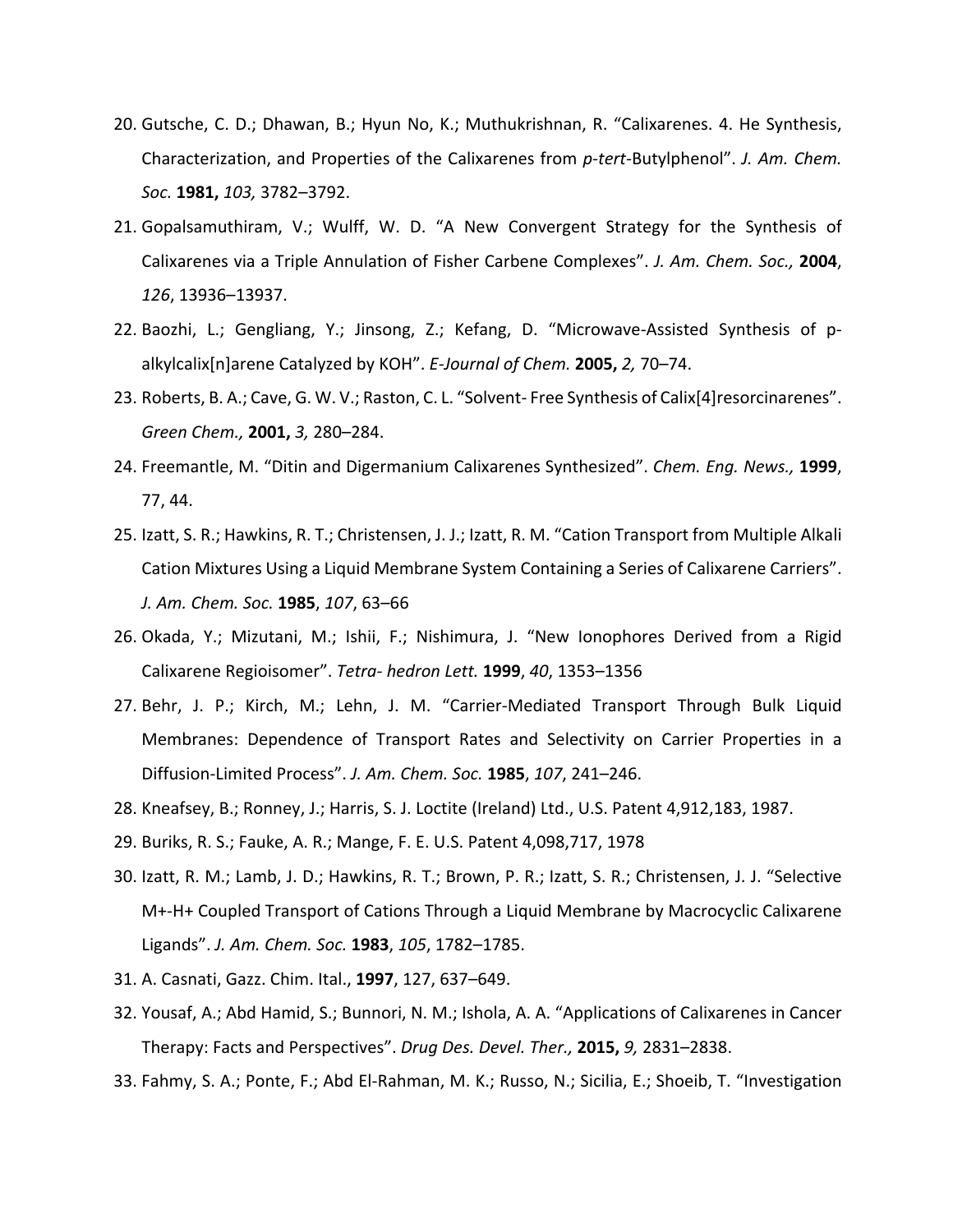of the Host-Guest Complexation between 4-Sulfocalix[4]arene and Nedaplatin for Potential Use in Drug Delivery". Spectrochimica Acta Part A. 2018, 193, 528-536.

- 34. Shimada, M.; Itamochi, H.; Kigawa, J. "Nedaplatin: A Cisplatin Derivative in Cancer Therapy". *Cancer Manag. Res.* **2013**, *5*, 67–76.
- 35. Brown, S. D.; Plumb, J. A.; Johnston, B. F.; Wheate, N. J. "Folding of Dinuclear Platinum Anticancer Complexes within the Cavity of para-Sulphonatocalix<sup>[4]</sup>arene". *Inorg. Chim. Acta,* **2012,** *393,* 182–186.
- 36. Telting-Diaz, M.; Smyth, M. R.; Diamond, D., et. al. "Analysis of Sodium in Blood Plasma Using a New Mini Ion-Selective Electrode". Anal. Proc., **1989,** 26, 29-36.
- 37. Ungaro, R.; Pochini, A.; Andreetti, G. D.; Domiano, P. "Molecular inclusion in functionalized macrocycles part 10<sup>\*</sup>: Crystal and Molecular Structure of a *p-tert-*butylcalix[6]arene hexapodand". *J. Inc. Phen.,* **1985,** *3,* 35–42.
- 38. Rainer, L.; Nguyen, T. K. D. "Calixarene-Based Molecules for Cation Recognition". Sensors, **2002,** 2, 397–416.
- 39. Yamamoto, H.; Shinkai, S. "Molecular design of calix[4]arene-based sodium-selective electrodes which show re-markably high 10^5.0 - 10^5.3 sodium/potassium selectivity". *Chem. Letters,* **1994**, 1115–1118.
- 40. Shinkai, S.; Mori, S.; Tsubaki, T.; Sone, T, Manabe, O. "New Water-Soluble Host Molecules Derived from Calix[6]arene". *Tet. Lett.* **1984**, *25,* 5315–5318.
- 41. Danil de Namor, A.; Sueros Velarde, F. J.; Cabaleiro, M. C. "New Lower Rim Calix[4]arene Amine Derivatives: Synthesis, Characterization and Acid-Base Properties". J. Chem. Soc., *Faraday Trans.,* **1996**, *92*, 1731–1737.
- 42. Ryu, E-H.; Zhao, Y. "Efficient Synthesis of Water-Soluble Calixarenes Using Click Chemistry". *Org. Lett.* **2005**, *7*, 1035–1037.
- 43. Millership, J. S.; McKervey, M. A.; Russel, J. A. "Complexation and Chromatographic Studies Involving Water-Soluble Calixarenes and Nitrophenols". *Chromatographia*, **1998,** 48, 402.
- 44. Grady, T.; Harris, S. J.; Smyth, M. R.; Diamond, D.; Halley, P. "Determination of the Enantiomeric Composition of Chiral Amines Based on the Quenching of the Fluorescence of a Chiral Calixarene". *Anal. Chem.,* **1996,** *68,* 3775–3782.